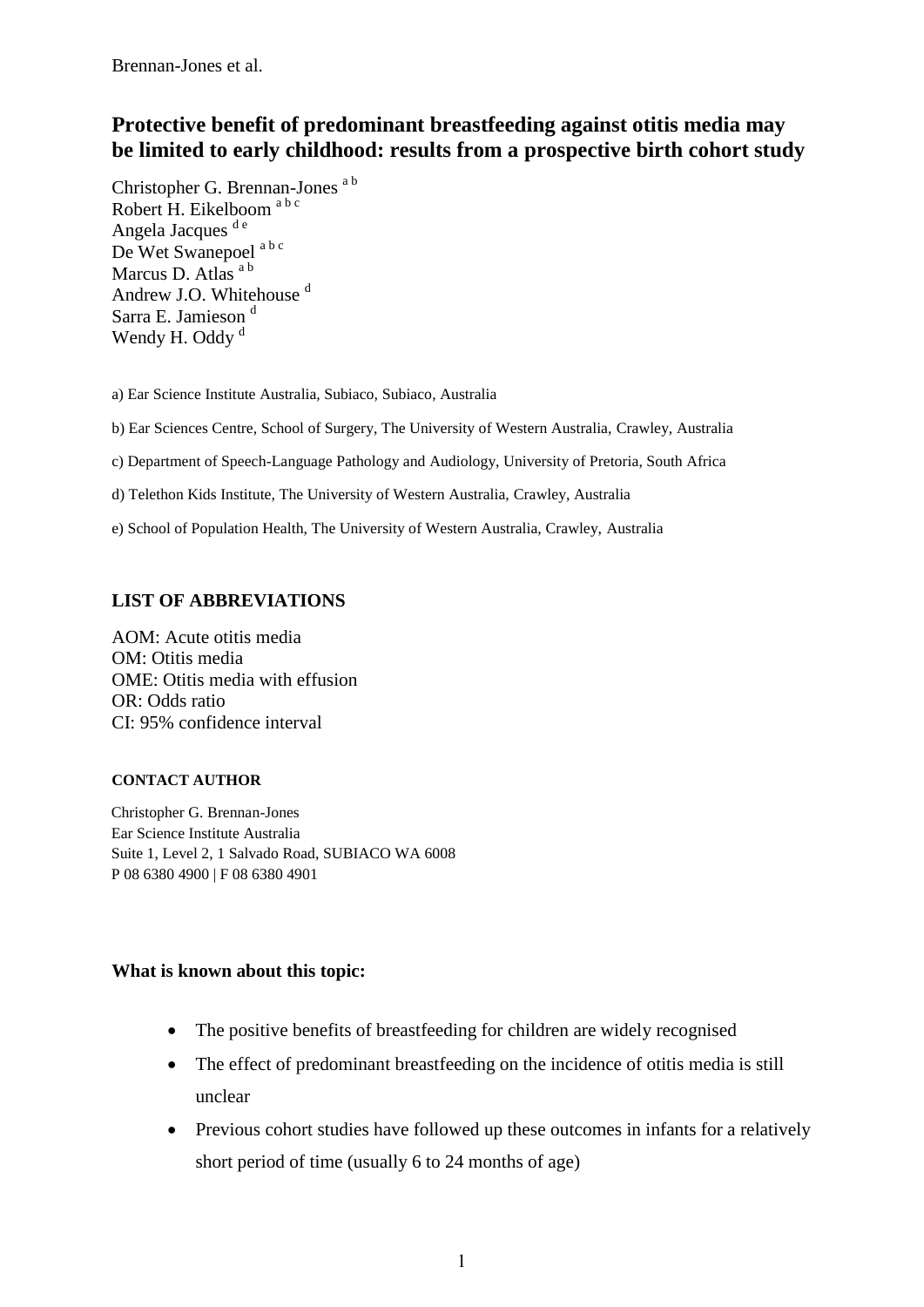## **What this study adds:**

- This study shows that a significant, protective association  $(p=0.01)$  between breastfeeding and incidence of OM at 3 years of age, but not at six years of age in a longitudinally-studied cohort.
- The protective profile of breastfeeding for otitis media may not extend beyond early childhood.

## **ABSTRACT**

**Objectives:** To examine the long-term effects of predominant breastfeeding on incidence of otitis media.

**Design:** Prospective birth cohort study.

**Setting:** The West Australian Pregnancy Cohort (Raine) Study recruited 2900 mothers through antenatal clinics at the major tertiary obstetric hospital in Perth, Western Australia between 1989 and 1992.

**Participants:** 2237 children participated in a six year cohort follow-up and a subset of 1344 were given ear and hearing assessments.

**Main outcome measures:** OM diagnosis at six years of age (diagnosed by low-compliance tympanograms, 0 - 0.1 mmho). This was compared to OM diagnosed at the three year cohort follow-up using parent-report measures. Main exposure measures were duration of predominant breastfeeding (defined as the age other milk was introduced) and duration of partial (any) breastfeeding (defined as the age breastfeeding was stopped).

**Results:** There was a significant, independent association between predominant breastfeeding  $(OR = 1.33 [1.04, 1.69]; p = 0.02)$  and OM, and breastfeeding duration  $(OR = 1.35 [1.08,$ 1.68];  $p = 0.01$ ) with OM at three years of age. However, at six years of age this relationship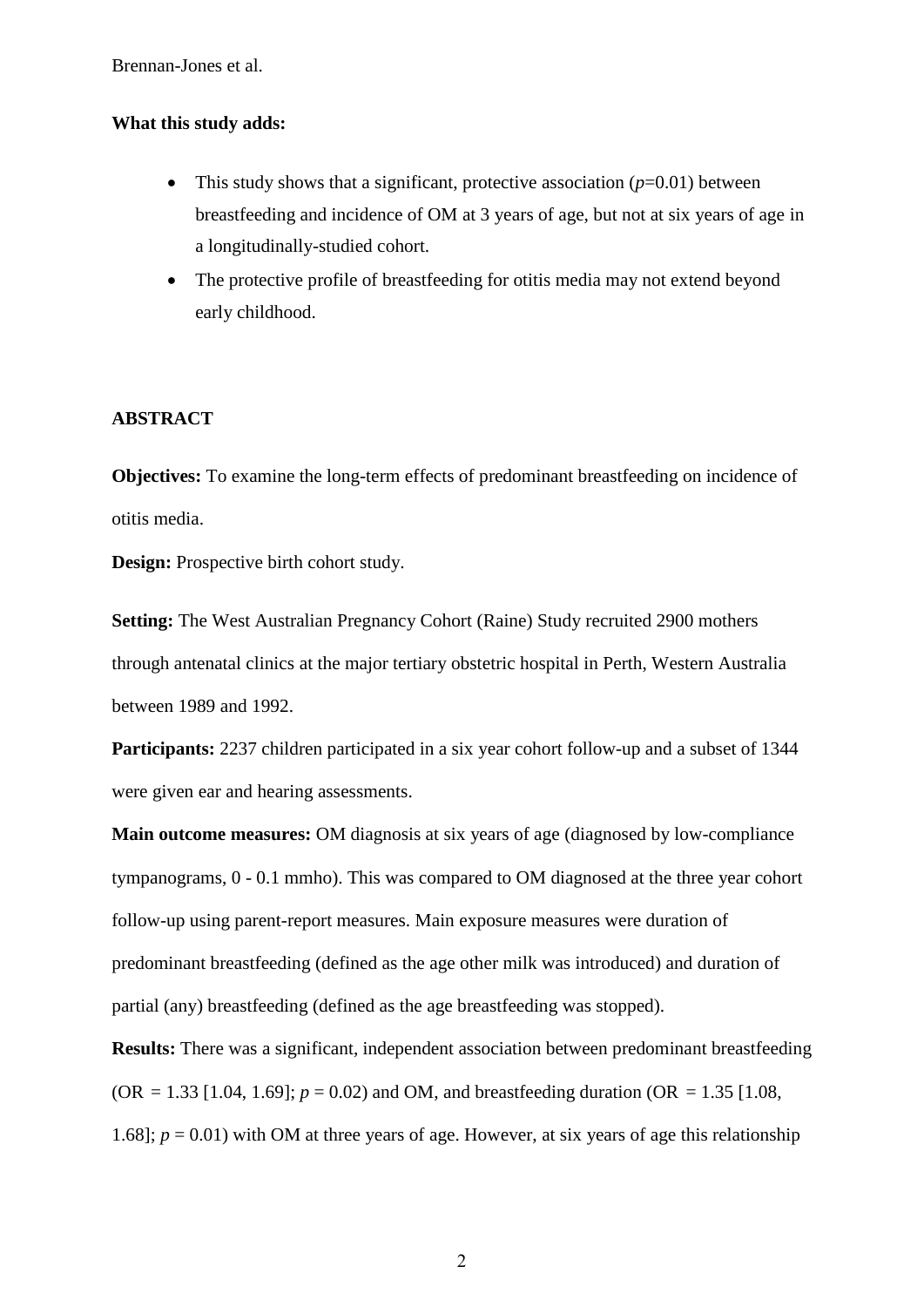was no longer statistically significant (predominant breastfeeding  $OR = 0.78$  [0.48, 1.06];  $p =$ 0.09; duration of breastfeeding,  $OR = 1.34$  [0.81, 2.23];  $p = 0.25$ ).

**Conclusions:** Our findings are in line with a number of epidemiological studies which show a positive association between breastfeeding and OM in early childhood. However, the longterm follow-up of these children revealed that by six years of age there was no significant influence of breastfeeding on presence of OM. These results suggest that the protective effect of predominant breastfeeding for at least six months does not extend to school-age children, where other social and environmental factors may be stronger predictors of OM.

# **KEYWORDS**

Otitis media; glue ear; epidemiology; Raine Study; breastfeeding; Western Australia

## **INTRODUCTION**

Otitis media (OM), is a one of the most common diseases in childhood and is estimated to affect over 90% of children before their second birthday.<sup>1</sup> It is also the highest cause of antimicrobial prescriptions<sup>2</sup> and surgery in children.<sup>3</sup> The clinical course of OM and its sequelae are varied; some children will experience a spontaneous resolution of symptoms with no lasting effects, whilst others will receive medication, with or without surgical intervention, which is often effective in resolving or stopping the progression of the disease.4,5 Unfortunately many children will experience recurrent and more severe episodes of the OM with extended periods of middle ear effusion that are associated with decreased hearing sensitivity. Middle ear effusion as a result of OM can occur due to acute episodes and typically lasts between one to four weeks,<sup>6</sup> with episodes lasting for greater than three months are generally considered chronic.<sup>7</sup> Whilst the potential for poorer developmental outcomes for children with permanent hearing losses are well established, $8-10$  the lasting effects on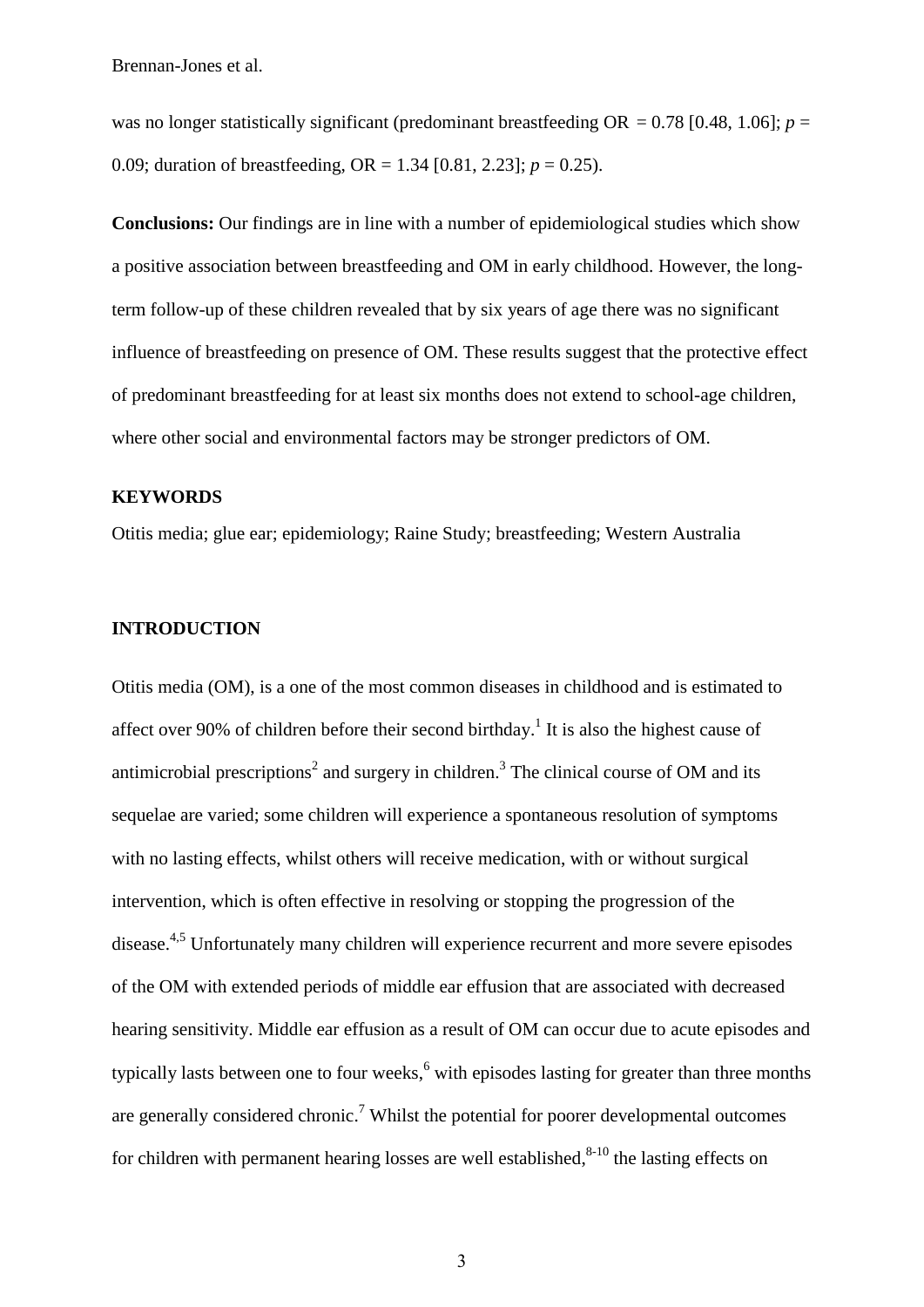developmental outcomes due to the temporary hearing loss associated with middle ear effusion due to OM are less clear, although they are proposed to result in language, behavioural and other developmental problems, as well as poorer educational achievement.<sup>10-</sup> 13

Previous research has primarily examined the association between breastfeeding and OM incidence in infancy, with few study cohorts following children long enough to examine if there is a lasting relationship between breastfeeding and OM that persists into early childhood. This study aimed to address this question by examining the relationship between predominant breastfeeding and duration of any breastfeeding with the presence of OM at three and six years of age, whilst accounting for known covariates. Data from an established pregnancy cohort were used for this study.

## **METHODS**

### *Cohort setting*

The Western Australian Pregnancy Cohort (Raine) Study is a pregnancy cohort consisting of 2868 children born between 1989 and 1992.<sup>14</sup> The Raine Study enrolled pregnant women at 16 to 20 weeks gestation from King Edward Memorial Hospital, the major tertiary maternity hospital in Perth, Western Australia, along with nearby private medical centres.

## *Cohort recruitment*

Mothers were selected for enrolment if they had sufficient proficiency in English, expected to deliver at the hospital, and intended to remain in Western Australia for child follow-up into  $adulthood<sup>31</sup>$ .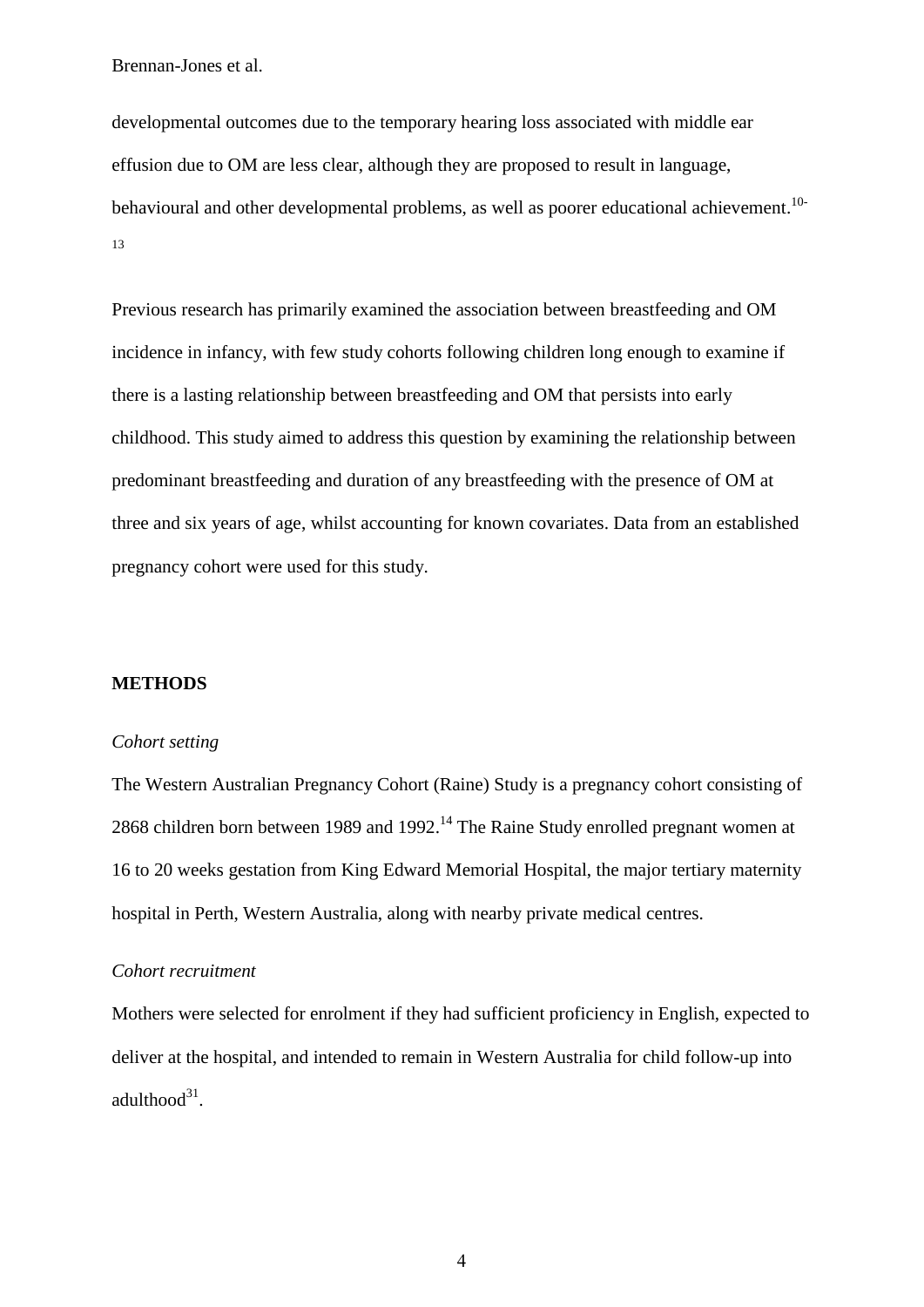#### *Predictor variables*

Breastfeeding data were measured in two ways. Data on any and predominant breastfeeding were collated from feeding questionnaires completed by mothers at the 1, 2 and 3 year follow-ups. Any breastfeeding was measured as the age breastfeeding stopped. Predominant breastfeeding was presumed to occur up until the introduction of milk other than breast milk and was considered a proxy measurement of exclusive breastfeeding. The predictor variables were coded into categorical variables of breastfeeding duration less than six months compared to six months or longer, and the introduction of other milk at less than six months of life (not including the intake of solid foods), compared to introduction at six months or later, as determined by the parental feeding questionnaires.

### *Outcome variable*

The main outcome variable was the presence of OM at six years of age. The identification of a broad diagnosis of OM (which could be either acute otitis media or otitis media with effusion) in the cohort was assessed by otoscopic examination with tympanometry at six years of age. Children were considered exposed to OM if tympanometry showed bilateral "Type B" low compliance  $(0 - 0.1 \text{ mmho})$  tympanograms at six years of age. The presence of OM at three years of age was used as a secondary outcome variable. At three years of age parents of children included in study were asked the yes/no question "Has your child ever in his/her life [had] otitis media (middle ear infection)? If so, how many?". The parental report of three or more episodes of OM in the first three years of life constituted a diagnosis of OM in the cohort. Clinical examinations were performed by a specialist nurse and children were also considered to have OM if, at either of the first-year, second-year or third-year followups, clinical examination with otoscopy revealed any of the following: presence of scarred, retracted, inflamed or perforated tympanic membranes, the presence of middle ear effusion or ventilation-tubes (i.e. grommets) in situ. Due to the broad nature of the classification of OM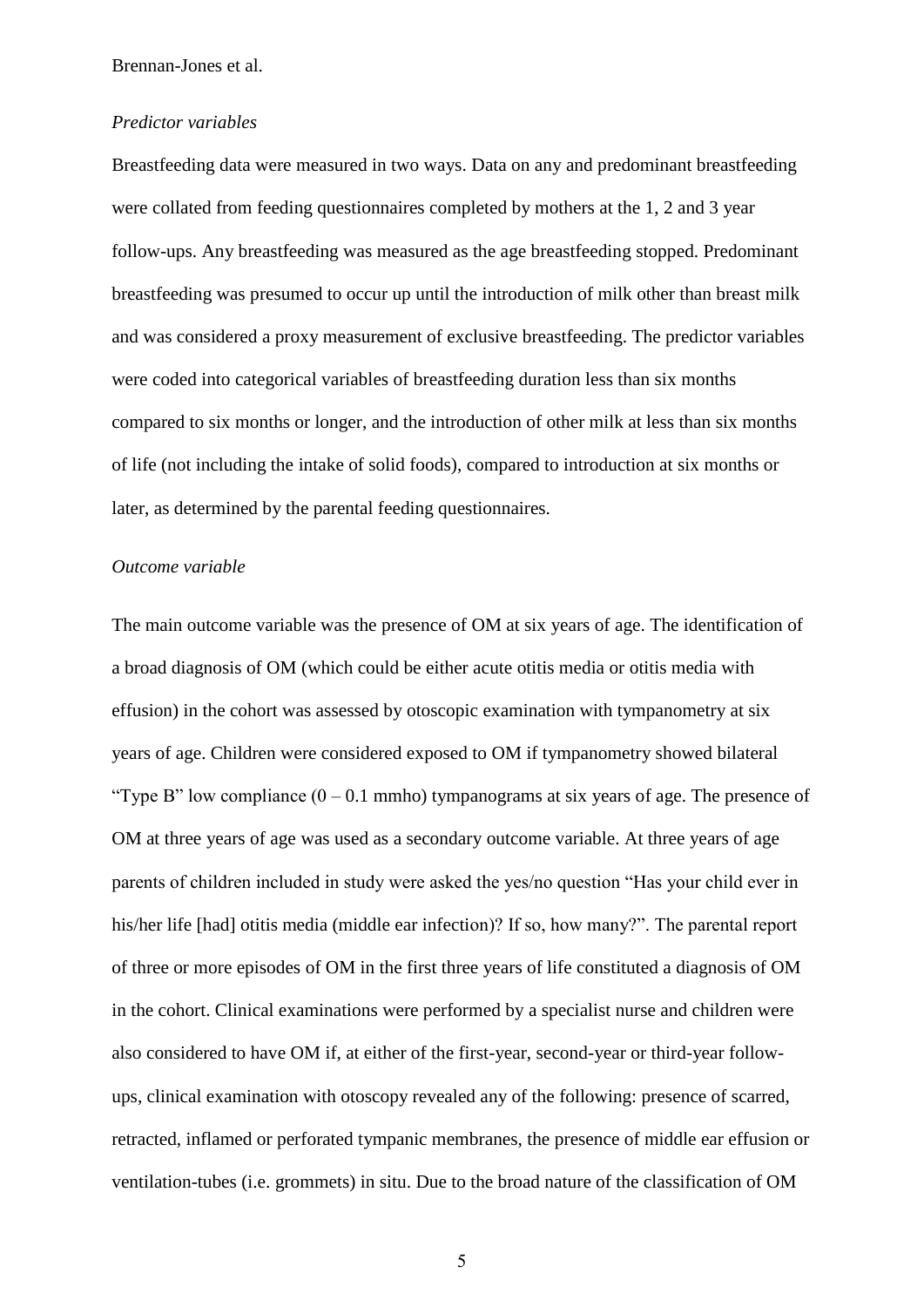in the cohort at three years of age, we were unable to determine the specific clinical features for individual participants.

### *Covariates*

A number of covariates in the study cohort that have previously been shown<sup>15,16</sup> or hypothesised to influence either OM or breastfeeding practices<sup>17</sup> were available in the Raine Study database and were included in the multivariate analysis. These included maternal education (completed high school), maternal language, maternal ethnicity, maternal alcohol consumption during pregnancy, below average household income  $\langle \text{\textless 24k} \rangle$ , sex of the child, parity, birth weight (low birth weight <2500g), prematurity (gestational age <37 weeks), exposure to passive smoking and day care attendance.

## *Cohort assessment and follow-up*

The Raine Study used both medical records and parental self-report measures to collect detailed demographic and medical data prenatally and at birth. Parents were asked to keep detailed diaries of their child's medical history. During follow-up visits, parents completed questionnaires describing any illnesses and medical problems, which were coded by Raine Study research staff using International Classification of Diseases, 9th Revision.<sup>18</sup> Informed consent was obtained for follow up of the children from birth.

# *Eligibility of participants for present study: Inclusion criteria*

All women and their children who were eligible to participate in the Raine Study were eligible for inclusion in this study.

## *Eligibility of participants for present study: Exclusion criteria*

Children with missing OM or breastfeeding data were excluded casewise from the study.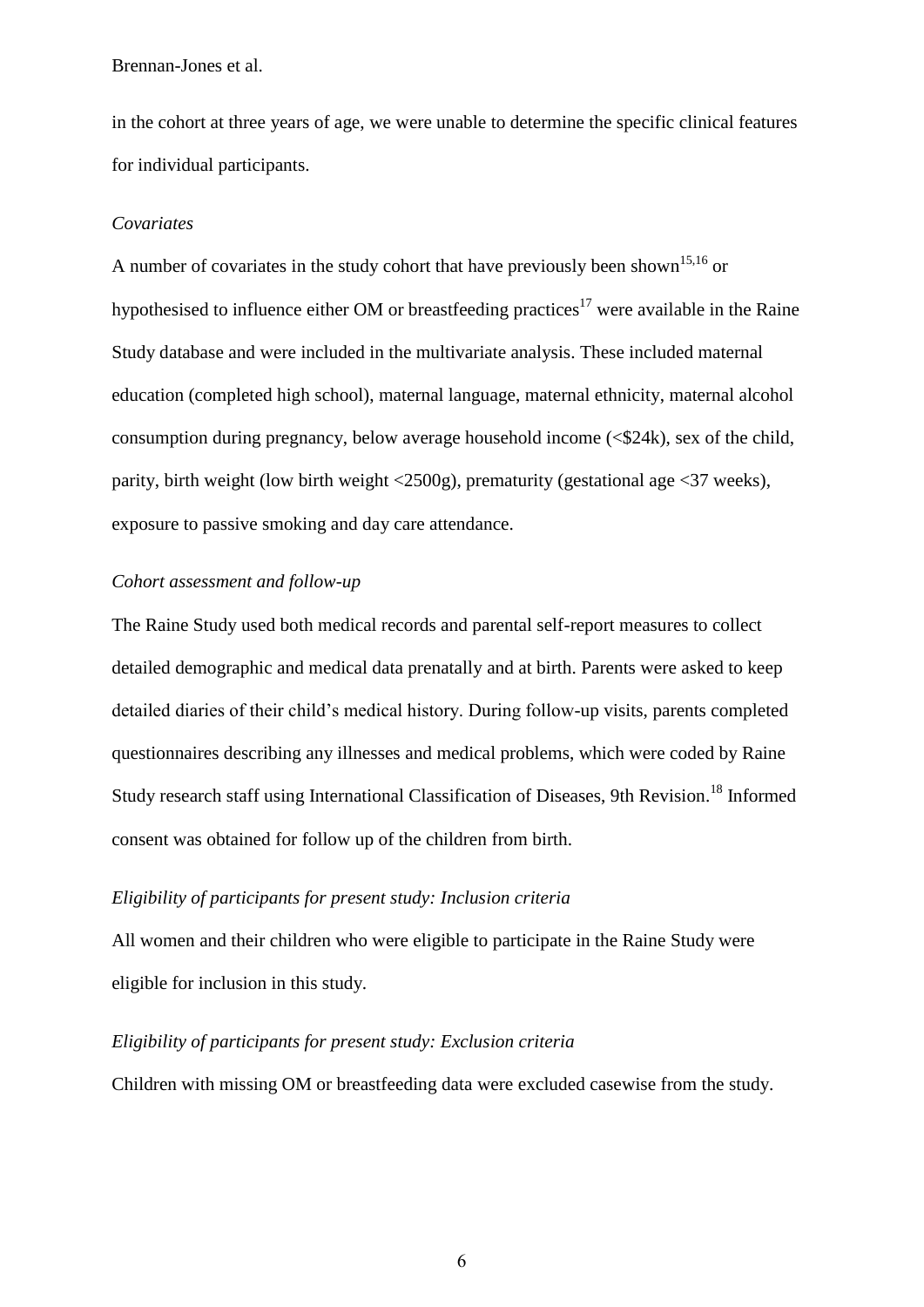#### *Ethics declaration*

Participant recruitment and follow-up for the Raine Study was approved by human ethics committees at the main maternity unit at King Edward Memorial Hospital and paediatric unit at Princess Margaret Hospital, in Perth, Western Australia. Parents provided written informed consent and participants were re-consented at 18 years of age for the use of stored data. Approval for the release of data for this project has been given by the Raine Study Executive Committee through approval of a project proposal.

## *Statistical analysis methods*

Frequencies for predictor and outcome variables were summarised in relation to presence or absence of OM. Multivariable regression analysis to examine the effect of the categorical breastfeeding predictor variables and covariates on OM status at three and six years of age was conducted using a binary logistic model. All statistical analyses were undertaken using SPSS software version 21.0 (New York: IBM Corp.).

## **RESULTS**

Otitis media assessment data were obtained for a subset of 1344 children at the six year follow-up and were classified as having OM or not ( $n = 143$ ). Of these, 1283 had complete data relating to the introduction of other milk (i.e. predominant breastfeeding) and 1276 had complete data relating to breastfeeding duration (Table 1). The mean age of participants at follow-up was 5.91 (SD 0.22) years, with ages ranging from 5.08 to 7.25 years. At the three year follow-up a subset of 2280 children were examined; of these 2105 had complete data relating to the breastfeeding variables and 577 children were classified as having OM based on parental-report, clinical examination or both (Table 1). Of the 143 children with OM at the six year follow-up, 42 of these children (29.4%) also had an OM diagnosis at three years of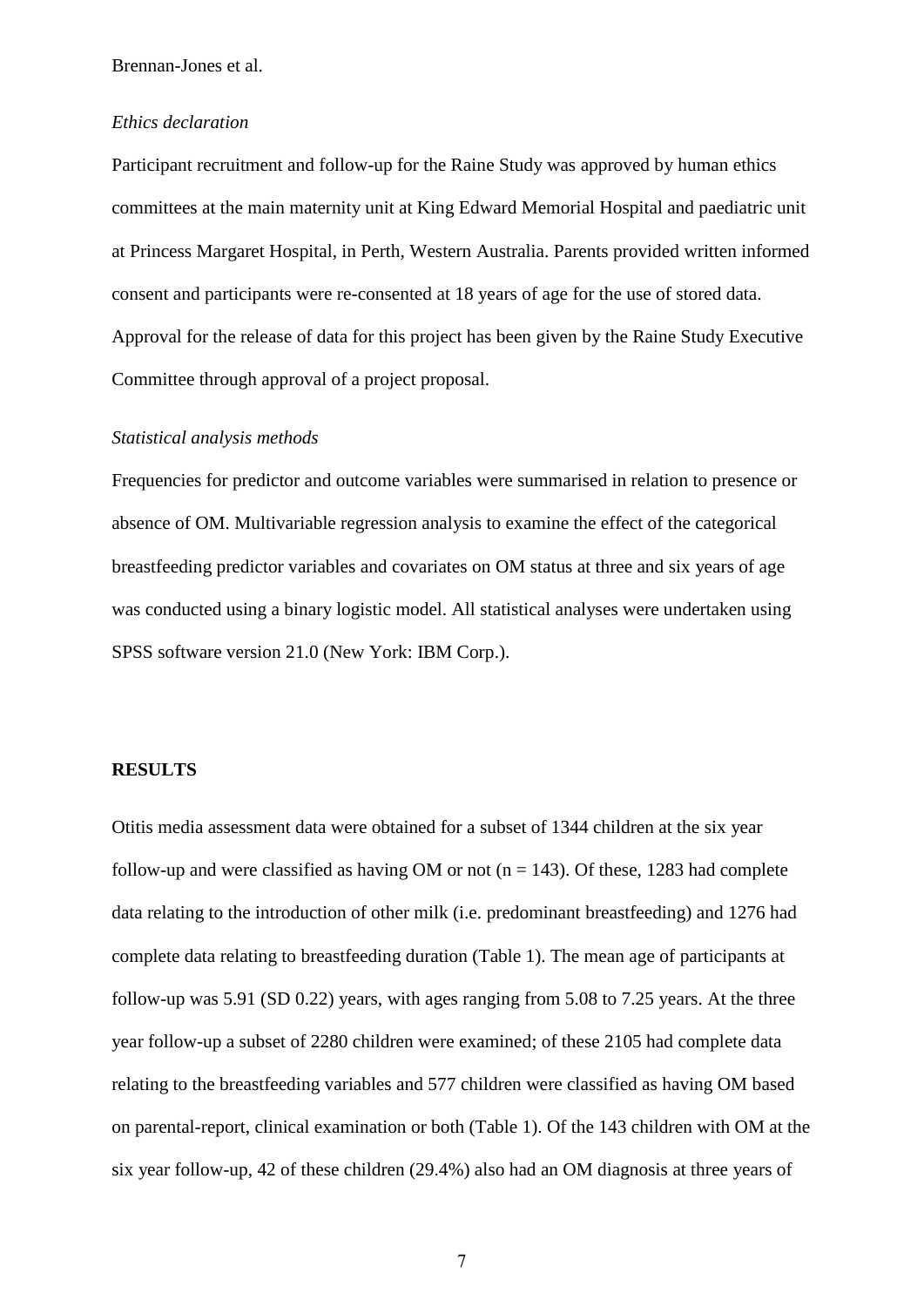**Table 1: Frequency distribution of bilateral OM at six years and parent-report of OM at three years of age and breastfeeding in infancy from the West Australian Pregnancy Cohort (Raine) Study** 

| <b>Breastfeeding variable</b>           |          |             | OM at 6 years | $(X^2) p^*$ | OM at 3 years | $(X^2) p^*$ |       |
|-----------------------------------------|----------|-------------|---------------|-------------|---------------|-------------|-------|
|                                         |          | No $(\%)$   | Yes $(\%)$    |             | No (%)        | Yes $(\%)$  |       |
| Other milk<br>introduced <6mo           | No.      | 324 (86.6)  | 50(13.3)      |             | 441 (75.6)    | 142 (24.4)  |       |
|                                         | Yes      | 809 (89.7)  | 93 (10.3)     | 0.115       | 1087 (71.4)   | 435 (28.6)  | 0.056 |
|                                         | Subtotal | 1133 (88.8) | 143 (11.2)    |             | 1528 (72.6)   | 577 (27.4)  |       |
|                                         | Missing  | 56(4.1)     | 12(0.9)       |             | 172 (7.5)     | $\mathbf 0$ |       |
| <b>Breastfeeding</b><br>stopped at <6mo | No.      | 633 (88.2)  | 85 (11.8)     | ۰           | 837 (74.0)    | 294 (26.0)  |       |
|                                         | Yes      | 507 (89.7)  | 58 (10.3)     | 0.375       | 702 (71.1)    | 285 (28.9)  | 0.138 |
|                                         | Subtotal | 1140 (88.9) | 143(11.1)     | ۰.          | 1539 (72.7)   | 579 (27.3)  |       |
|                                         | Missing  | 49 (3.6)    | 12(0.9)       |             | 159 (7.0)     | $\mathbf 0$ |       |

 $*$   $X^2$  comparisons for gender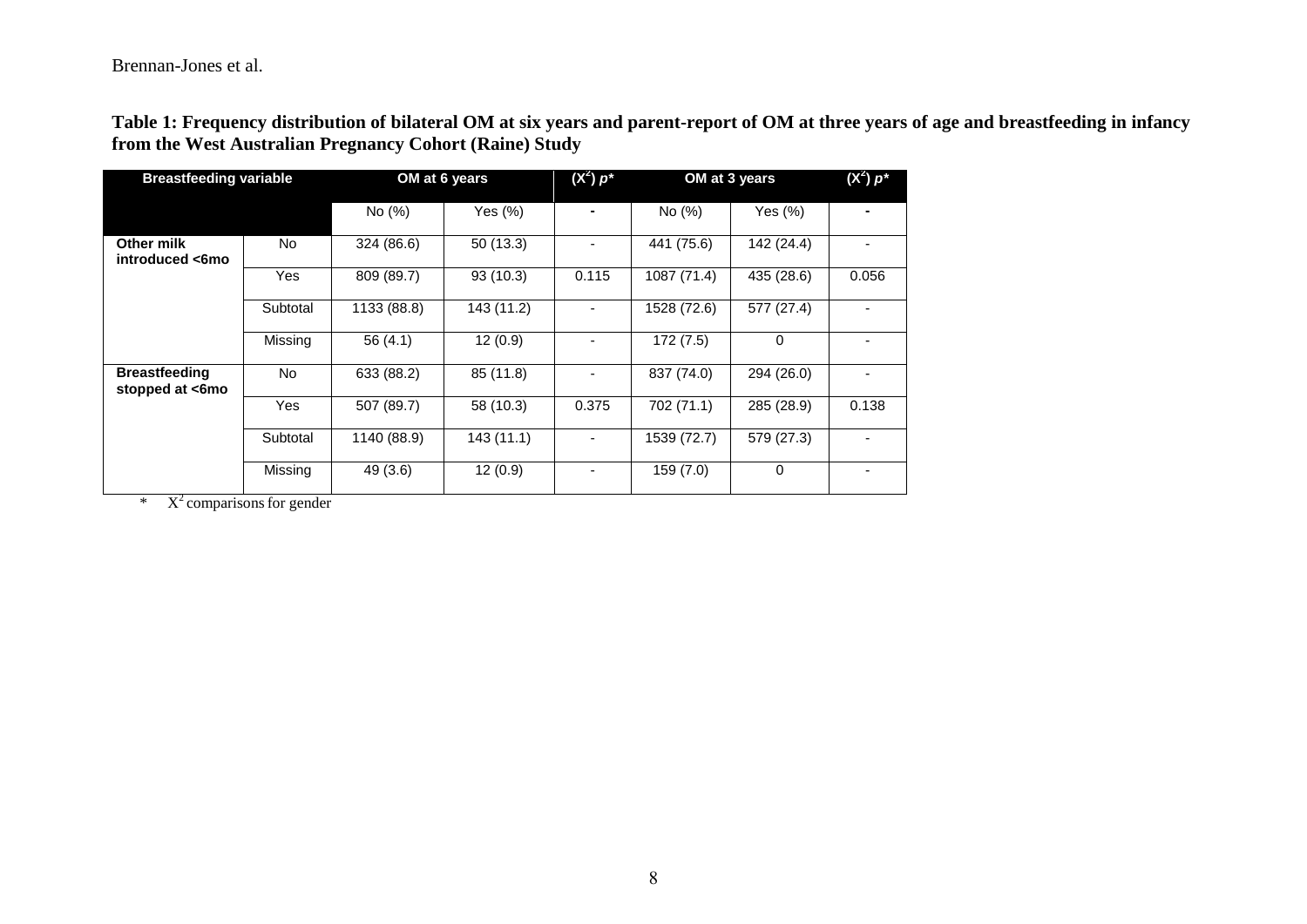|                              | OM at six years |             |            |           |  |  |  |
|------------------------------|-----------------|-------------|------------|-----------|--|--|--|
| <b>Covariates</b>            |                 | No (%)      | Yes (%)    | $(X^2)$ p |  |  |  |
| Maternal education: Did mum  | No              | 660 (49.9)  | 77 (5.8)   | 0.207     |  |  |  |
| finish year 12               | Yes             | 510 (38.6)  | 74 (5.6)   | reference |  |  |  |
| Maternal language            | English         | 1132 (84.2) | 139 (10.3) | reference |  |  |  |
|                              | Other           | 57 (4.2)    | 16(1.2)    | 0.004     |  |  |  |
| Maternal ethnicity           | Caucasian       | 1085 (80.7) | 133 (9.9)  | reference |  |  |  |
|                              | Other           | 104(7.7)    | 22(1.6)    | 0.029     |  |  |  |
| Consumed alcohol during      | No              | 657 (52.5)  | 88 (7.0)   | reference |  |  |  |
| pregnancy (<34 weeks)        | Yes             | 450 (36.0)  | 55 (4.4)   | 0.616     |  |  |  |
| Household income less than   | No              | 709 (55.3)  | 88 (6.7)   | reference |  |  |  |
| \$24K (poverty line)         | Yes             | 425 (33.1)  | 60 (4.7)   | 0.470     |  |  |  |
| Offspring SEX                | Female          | 553 (41.1)  | 84 (6.2)   | reference |  |  |  |
|                              | Male            | 636 (47.3)  | 71(5.3)    | 0.072     |  |  |  |
| Parity                       | No siblings     | 528 (39.3)  | 69 (5.1)   | reference |  |  |  |
|                              | One or more     | 661 (49.2)  | 85 (6.3)   | 0.925     |  |  |  |
| Offspring weight at birth    | No              | 1103 (82.2) | 142 (10.6) | reference |  |  |  |
| $<$ 2500g                    | Yes             | 83 (6.2)    | 13(1.0)    | 0.528     |  |  |  |
| Offspring gestational age at | No              | 1086 (82.5) | 139 (10.6) | reference |  |  |  |
| birth <37 weeks              | Yes             | 79 (6.0)    | 12(1.0)    | 0.595     |  |  |  |
| Passive smoking exposure     | No              | 646 (56.6)  | 76 (6.6)   | reference |  |  |  |
| $(years 1-3)$                | Yes             | 369 (32.3)  | 51(4.4)    | 0.402     |  |  |  |
| Attended daycare (yrs 1-3)   | No              | 248 (26.5)  | 42 (4.5)   | reference |  |  |  |
|                              | Yes             | 579 (61.9)  | 67(7.1)    | 0.070     |  |  |  |

|  |  |  |  |  |  |  | Table 2: Frequency distributions of covariates related to OM in the Raine Study cohort |
|--|--|--|--|--|--|--|----------------------------------------------------------------------------------------|
|--|--|--|--|--|--|--|----------------------------------------------------------------------------------------|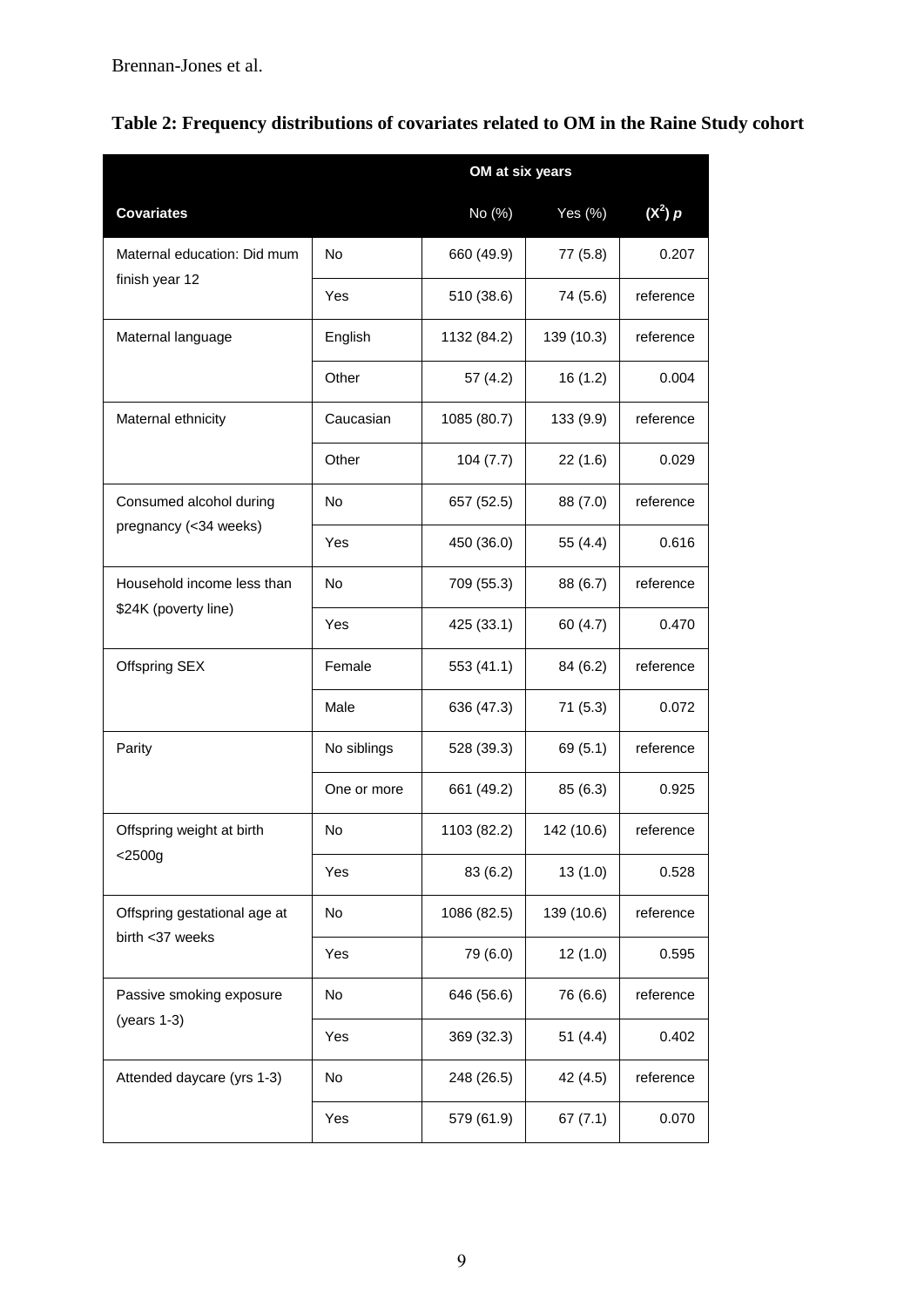age. Cohort characteristics for the primary outcome variable at six years and covariates included in the multivariate analysis are described in Table 2.

## *Effect of breastfeeding duration on OM*

The frequency characteristics of the cohort who had breastfeeding duration data and OM status data at three  $(n = 2118)$  and six years  $(n = 1283)$  of age are presented in Table 1. At three years of age there was a significant association between breastfeeding duration  $< 6$ months and OM (OR = 1.35 [1.08, 1.68];  $p = 0.01$ ) once adjusted for covariates, indicating a protective effect of breastfeeding for longer than 6 months (Table 3). However, at six years, Table 1 shows that 4.5% of children who had a breastfeeding duration of <6 months were diagnosed as having OM. This is compared to 6.6% for children who were breastfed for at least six months; this difference was not significant  $(X^2 = 0.790; p = 0.375)$ . A multivariate binary logistic regression model (Table 5) also showed no significant association between duration of breastfeeding and OM at age six years (OR =  $1.34$  [0.81, 2.23];  $p = 0.25$ ) once adjusted for a range of sociodemographic and environmental covariates.

### *Effect of non-exclusive breastfeeding on OM*

The characteristics of the cohort who had data relating to the introduction of milk other than breast milk at <6 months of age and OM status data at three and six years of age are presented in Table 1. At three years of age there was a significant association between the introduction of other milk and OM (OR = 1.33 [1.04, 1.69];  $p = 0.02$ ) once adjusted for covariates, indicating a protective effect for predominant breastfeeding for  $\geq 6$  months (Table 4). However, at six years of age, Table 1 shows 10.3% of children who had milk other than breast milk introduced at <6 months were diagnosed as having OM. This is compared to an OM rate of 13.3% for children who were predominately breastfed for at least six months; this difference was not significant ( $X^2 = 2.485$ ;  $p = 0.375$ ). When a multivariate binary logistic regression model was applied, there was also no significant association between the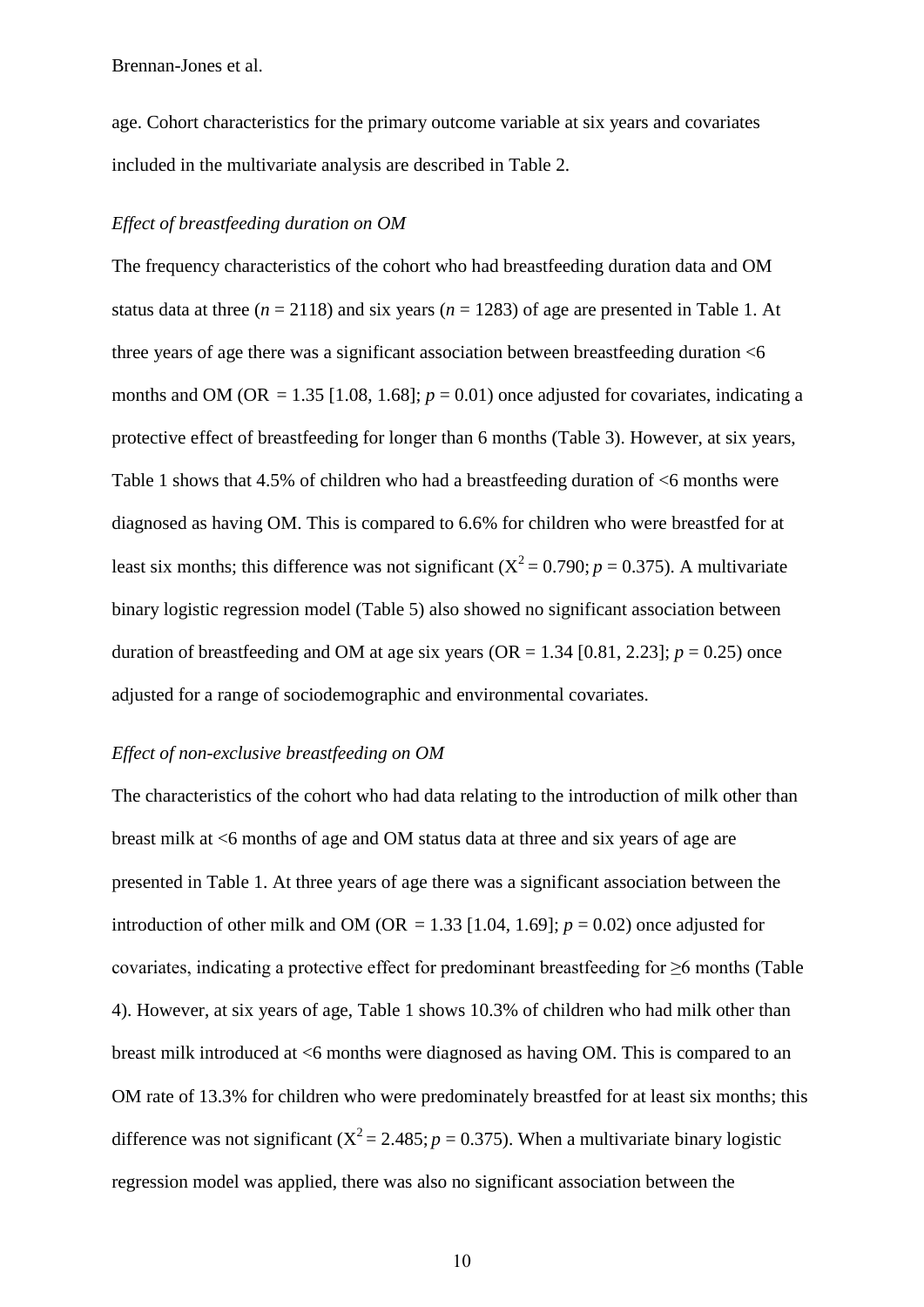**Table 3: Binary logistic multiple regression model showing associations between the breastfeeding duration (<6mo) and OM at three years of age, once adjusted for a range of covariates.** 

| Breastfeeding (duration <6 months) and other covariates for OM at 3 years |                            |                            |       |                  |           |                              |               |       |  |
|---------------------------------------------------------------------------|----------------------------|----------------------------|-------|------------------|-----------|------------------------------|---------------|-------|--|
|                                                                           | <b>Univariate analysis</b> |                            |       |                  |           | <b>Multivariate analysis</b> |               |       |  |
|                                                                           | p                          | 95% CI for OR<br><b>OR</b> |       | $\boldsymbol{p}$ | <b>OR</b> |                              | 95% CI for OR |       |  |
|                                                                           |                            | Exp(B)                     | Lower | Upper            |           | Exp(B)                       | Lower         | Upper |  |
| Breastfeeding duration (<6 mo)                                            | .136                       | 1.156                      | .955  | 1.400            | $.009*$   | 1.346                        | 1.078         | 1.680 |  |
| High maternal education (Y12+)                                            | .837                       | .980                       | .811  | 1.185            | .734      | 1.041                        | .826          | 1.312 |  |
| Multilingual mother                                                       | $.038*$                    | .613                       | 0.386 | 0.973            | .737      | .899                         | .481          | 1.677 |  |
| Maternal ethnicity: Caucasian                                             | $-.001*$                   | .319                       | 0.290 | 0.484            | $< .001*$ | .373                         | .225          | .618  |  |
| Alcohol consumed in pregnancy                                             | .005                       | 1.321                      | 1.087 | 1.605            | .137      | 1.180                        | .949          | 1.468 |  |
| Low household income (<\$24k)                                             | .484                       | .933                       | .768  | 1.133            | .553      | 1.072                        | .852          | 1.349 |  |
| Sex: male                                                                 | .101                       | 1.168                      | .970  | 1.407            | .152      | 1.168                        | .945          | 1.444 |  |
| Parity: $\geq$ 1 sibling                                                  | $-.001$                    | 1.398                      | 1.160 | 1.686            | $-.001*$  | 1.497                        | 1.204         | 1.862 |  |
| Low birth weight (<2500g)                                                 | .550                       | .901                       | .641  | 1.267            | .469      | .792                         | .421          | 1.489 |  |
| Premature (<37 weeks)                                                     | .478                       | .883                       | .626  | 1.245            | .872      | .951                         | .518          | 1.747 |  |
| Passive smoking exposure (0-3 yrs)                                        | .553                       | 1.061                      | .873  | 1.289            | .950      | .992                         | .778          | 1.265 |  |
| Attended day care (0-3 yrs)                                               | $-.001$                    | 1.819                      | 1.461 | 2.263            | $< .001*$ | 2.024                        | 1.562         | 2.621 |  |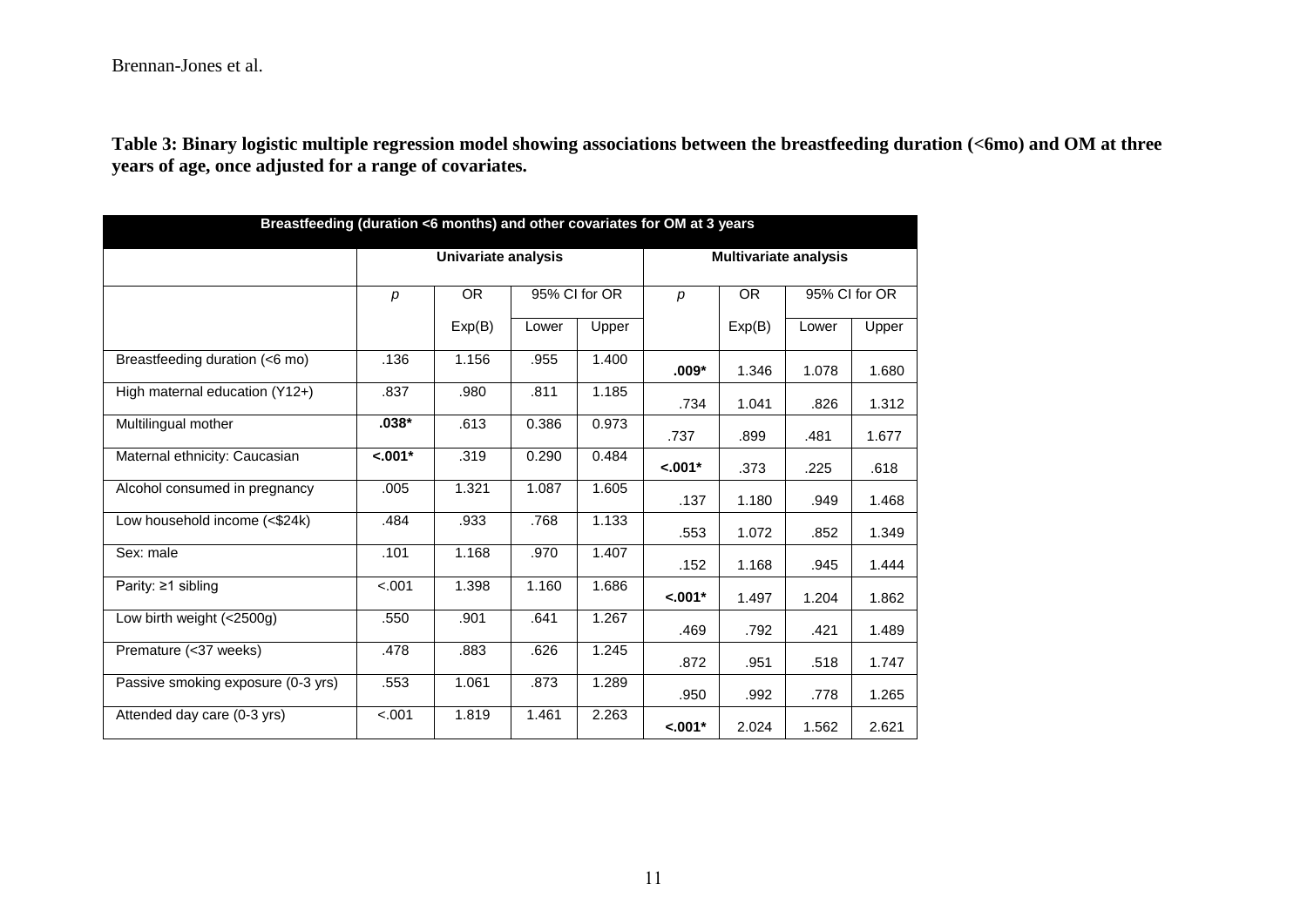**Table 4: Binary logistic multiple regression model showing associations between the introduction of other milk (<6mo) and OM at three years of age, once adjusted for a range of covariates.** 

| Breastfeeding (other milk introduced <6 months) and other covariates for OM at 3 years |                            |                            |       |       |            |                              |       |       |  |
|----------------------------------------------------------------------------------------|----------------------------|----------------------------|-------|-------|------------|------------------------------|-------|-------|--|
|                                                                                        | <b>Univariate analysis</b> |                            |       |       |            | <b>Multivariate analysis</b> |       |       |  |
|                                                                                        | p                          | <b>OR</b><br>95% CI for OR |       | p     | <b>OR</b>  | 95% CI for OR                |       |       |  |
|                                                                                        |                            | Exp(B)                     | Lower | Upper |            | Exp(B)                       | Lower | Upper |  |
| Other milk introduced (<6 mo)                                                          | .052                       | 1.243                      | .998  | 1.548 | $.024*$    | 1.326                        | 1.039 | 1.694 |  |
| High maternal education (Y12+)                                                         | .837                       | .980                       | .811  | 1.185 | .600       | 1.064                        | .845  | 1.338 |  |
| Multilingual mother                                                                    | $.038*$                    | .613                       | 0.386 | 0.973 | .743       | .901                         | .483  | 1.681 |  |
| Maternal ethnicity: Caucasian                                                          | $\overline{-.001*}$        | .319                       | 0.290 | 0.484 | $< .001*$  | .374                         | .226  | .618  |  |
| Alcohol consumed in pregnancy                                                          | .005                       | 1.321                      | 1.087 | 1.605 | .171       | 1.165                        | .936  | 1.449 |  |
| Low household income (<\$24k)                                                          | .484                       | .933                       | .768  | 1.133 | .482       | 1.086                        | .863  | 1.366 |  |
| Sex: male                                                                              | .101                       | 1.168                      | .970  | 1.407 | .128       | 1.180                        | .954  | 1.459 |  |
| Parity: $\geq 1$ sibling                                                               | < .001                     | 1.398                      | 1.160 | 1.686 | $-.001*$   | 1.476                        | 1.187 | 1.835 |  |
| Low birth weight (<2500g)                                                              | .550                       | .901                       | .641  | 1.267 | .446       | .782                         | .415  | 1.472 |  |
| Premature (<37 weeks)                                                                  | .478                       | .883                       | .626  | 1.245 | .734       | .900                         | .490  | 1.654 |  |
| Passive smoking exposure (0-3 yrs)                                                     | .553                       | 1.061                      | .873  | 1.289 | .985       | 1.002                        | .787  | 1.276 |  |
| Attended day care (0-3 yrs)                                                            | $-.001$                    | 1.819                      | 1.461 | 2.263 | $< 0.01$ * | 1.991                        | 1.536 | 2.579 |  |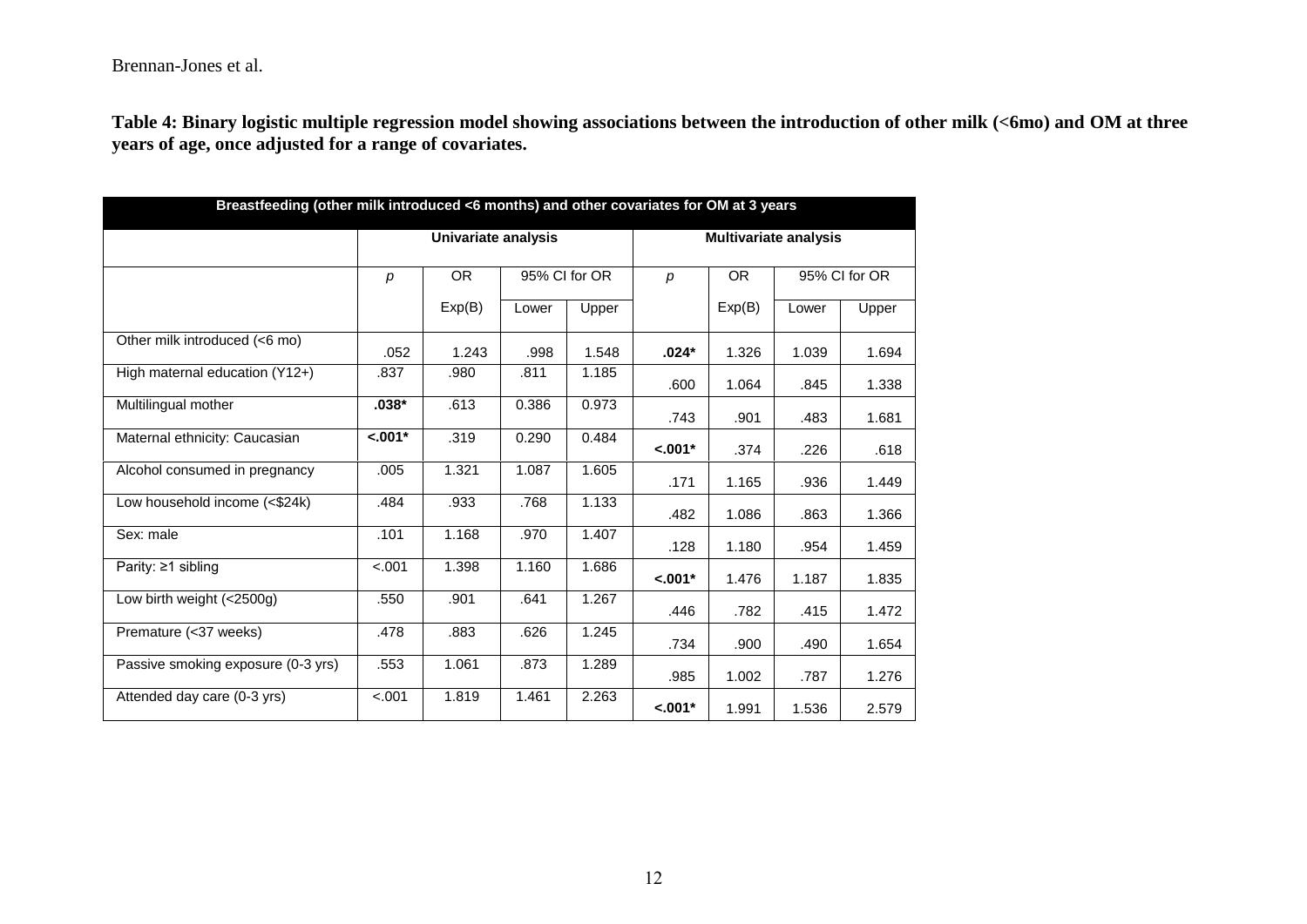**Table 5: Binary logistic multiple regression model showing associations between duration of breastfeeding (<6mo) and OM at six years of age, once adjusted for a range of covariates.** 

| Breastfeeding duration and other covariates for OM |                            |                      |       |       |           |        |                              |       |  |
|----------------------------------------------------|----------------------------|----------------------|-------|-------|-----------|--------|------------------------------|-------|--|
|                                                    | <b>Univariate analysis</b> |                      |       |       |           |        | <b>Multivariate analysis</b> |       |  |
|                                                    | p                          | OR.<br>95% CI for OR |       | p     | <b>OR</b> |        | 95% CI for OR                |       |  |
|                                                    |                            | Exp(B)               | Lower | Upper |           | Exp(B) | Lower                        | Upper |  |
| Breastfeeding duration (<6 mo)                     | .374                       | .852                 | .598  | 1.213 | .255      | 1.342  | .809                         | 2.227 |  |
| High maternal education (Y12+)                     | .208                       | .804                 | .573  | 1.129 | .235      | .732   | .438                         | 1.225 |  |
| Multilingual mother                                | $.005*$                    | 2.286                | 1.278 | 4.090 | .435      | 1.463  | .563                         | 3.799 |  |
| Maternal ethnicity: Caucasian                      | $.030*$                    | 1.726                | 1.053 | 2.828 | .136      | 1.817  | .829                         | 3.980 |  |
| Alcohol consumed in pregnancy                      | .616                       | 1.096                | .766  | 1.567 | .718      | 1.099  | .660                         | 1.828 |  |
| Low household income (<\$24k)                      | .470                       | .879                 | .620  | 1.247 | .371      | .792   | .476                         | 1.320 |  |
| Sex: male                                          | .072                       | 1.361                | .972  | 1.904 | $.031*$   | 1.697  | 1.048                        | 2.746 |  |
| Parity: $\geq$ 1 sibling                           | .925                       | 1.016                | .725  | 1.424 | .752      | .924   | .568                         | 1.504 |  |
| Low birth weight (<2500g)                          | .529                       | .822                 | .447  | 1.513 | .962      | 1.031  | .302                         | 3.523 |  |
| Premature (<37 weeks)                              | .596                       | .843                 | .448  | 1.586 | .205      | .441   | .124                         | 1.564 |  |
| Passive smoking exposure (0-3 yrs)                 | .402                       | .851                 | .584  | 1.241 | .255      | .727   | .420                         | 1.259 |  |
| Attended day care (0-3 yrs)                        | .071                       | 1.464                | .968  | 2.213 | $.041*$   | 1.677  | 1.022                        | 2.750 |  |

\*significant at *p*<0.05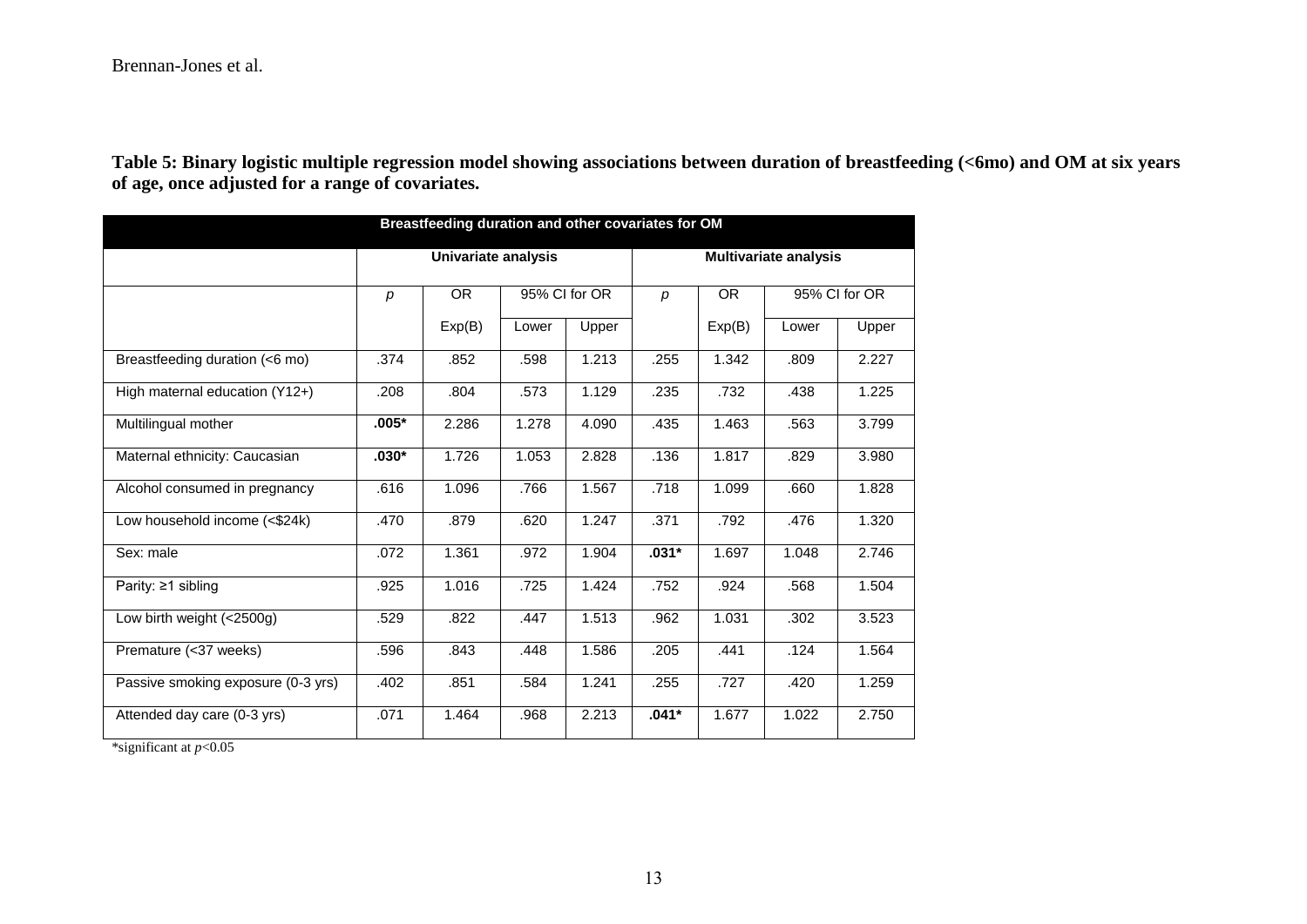**Table 6: Binary logistic multiple regression model showing associations between the introduction of other milk (<6mo) and OM at six years of age, once adjusted for a range of covariates.** 

| <del>.</del> .,<br>Breastfeeding (other milk introduced <6 months) and other covariates for OM |                     |           |               |       |         |        |                              |               |  |  |
|------------------------------------------------------------------------------------------------|---------------------|-----------|---------------|-------|---------|--------|------------------------------|---------------|--|--|
|                                                                                                | Univariate analysis |           |               |       |         |        | <b>Multivariate analysis</b> |               |  |  |
|                                                                                                | p                   | <b>OR</b> | 95% CI for OR |       | р       | OR.    |                              | 95% CI for OR |  |  |
|                                                                                                |                     | Exp(B)    | Lower         | Upper |         | Exp(B) | Lower                        | Upper         |  |  |
| Other milk introduced (<6 mo)                                                                  | .116                | .745      | .516          | 1.075 | .091    | .708   | .475                         | 1.056         |  |  |
| High maternal education (Y12+)                                                                 | .208                | .804      | .573          | 1.129 | .257    | .743   | .444                         | 1.242         |  |  |
| Multilingual mother                                                                            | $.005*$             | 2.286     | 1.278         | 4.090 | .359    | 1.567  | .600                         | 4.094         |  |  |
| Maternal ethnicity: Caucasian                                                                  | $.030*$             | 1.726     | 1.053         | 2.828 | .108    | 1.910  | .868                         | 4.206         |  |  |
| Alcohol consumed in pregnancy                                                                  | .616                | 1.096     | .766          | 1.567 | .856    | 1.049  | .628                         | 1.750         |  |  |
| Low household income (<\$24k)                                                                  | .470                | .879      | .620          | 1.247 | .326    | .774   | .465                         | 1.289         |  |  |
| Sex: male                                                                                      | .072                | 1.361     | .972          | 1.904 | $.023*$ | 1.757  | 1.082                        | 2.851         |  |  |
| Parity: $\geq$ 1 sibling                                                                       | .925                | 1.016     | .725          | 1.424 | .699    | .908   | .557                         | 1.481         |  |  |
| Low birth weight (<2500g)                                                                      | .529                | .822      | .447          | 1.513 | .995    | .996   | .292                         | 3.395         |  |  |
| Premature (<37 weeks)                                                                          | .596                | .843      | .448          | 1.586 | .187    | .427   | .121                         | 1.511         |  |  |
| Passive smoking exposure (0-3 yrs)                                                             | .402                | .851      | .584          | 1.241 | .190    | .694   | .401                         | 1.199         |  |  |
| Attended day care (0-3 yrs)                                                                    | .071                | 1.464     | .968          | 2.213 | .062    | 1.609  | .977                         | 2.648         |  |  |

\*significant at *p*<0.05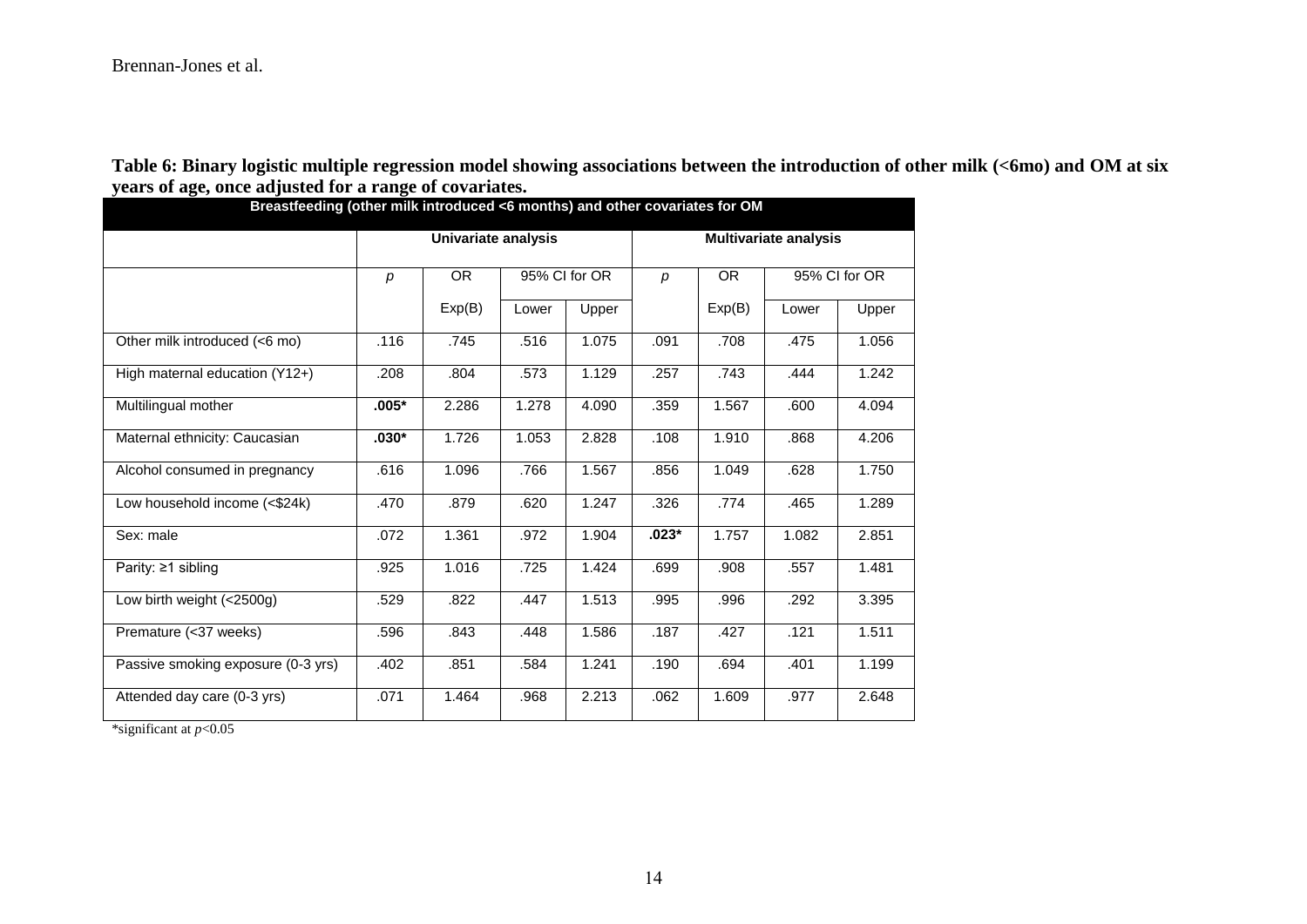introduction of other milk at  $\leq 6$  months of age and presence of OM (OR = 0.71 [0.47, 1.05];  $p = 0.09$ ), indicating no protective response at this age (Table 6).

## **DISCUSSION**

Otitis media is a multifactorial disease with a range of prenatal, postnatal, genetic, social and environmental factors that contribute to its prevalence, incidence and severity.<sup>15,16,19</sup> We examined the role of predominant or any breastfeeding with the risk of OM in early childhood. We found a significant association between predominant breastfeeding and duration of breastfeeding at three years of age with parent-reported OM, but the association between breastfeeding and OM was not significant at six years of age using tympanometry for diagnosis. This indicates that the protective profile of breastfeeding may not extend beyond early childhood. However, if the critical period of language development is said to occur in the first three years of life, then the protection offered by breastfeeding could be argued to occur during the time period of greatest need.

The assessment of OM status at six years of age is a particularly relevant assessment in our cohort as this is the approximate age of school entry in this population. With the peak incidence of AOM and OME occurring between six to twelve months of age, later OM is generally indicative of chronic OME or recurrent AOM and its associated hearing loss.<sup>19</sup> Age at school entry is a significant time-point in the development of a child, and the presence of hearing loss associated with OM at this time may negatively affect the child's educational achievement, through decreased teacher interaction and increased distractibility associated with the disease. $20$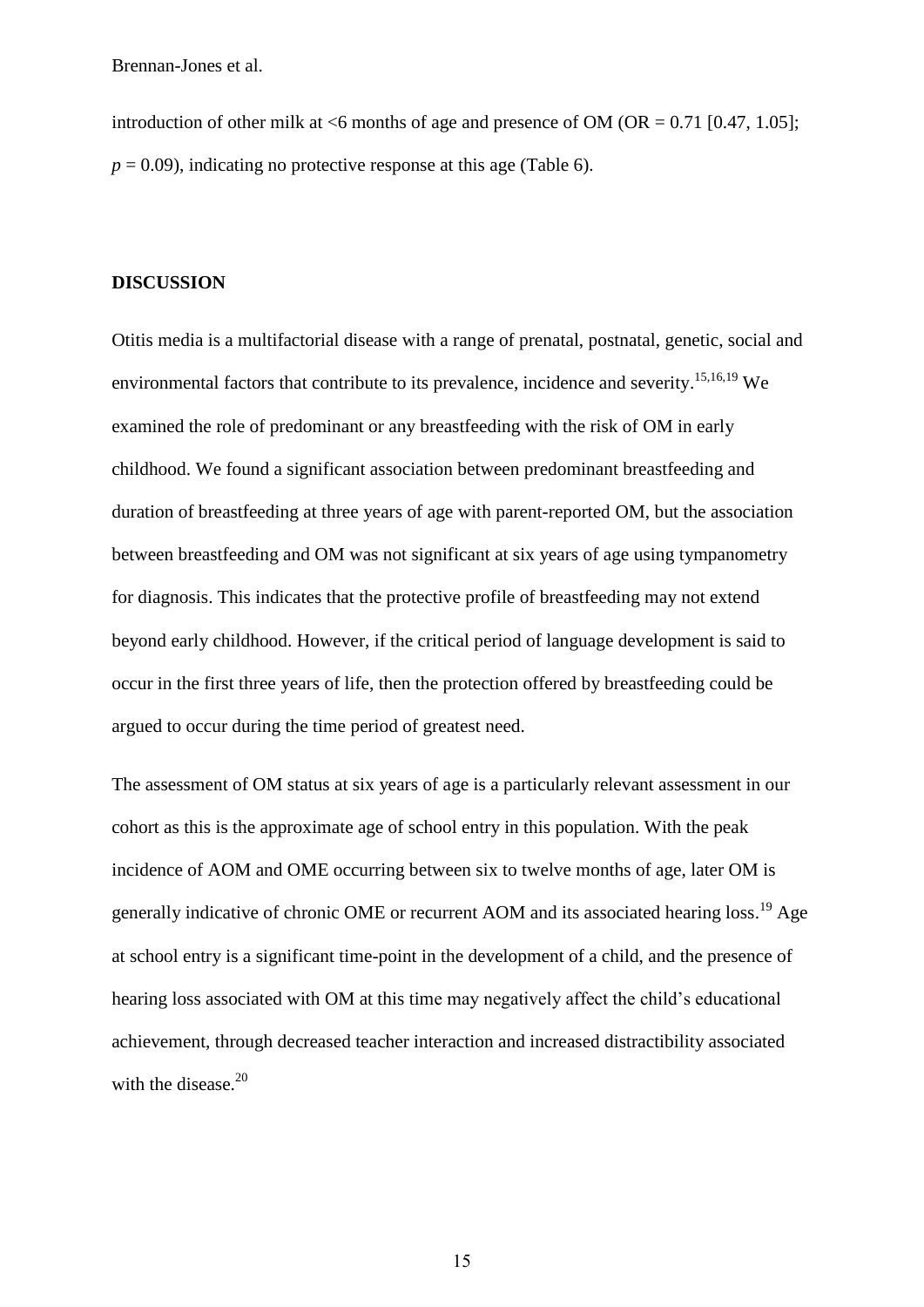The general health and immunological benefits of breastfeeding for children are widely recognised.21-25 However, its effect on the incidence of OM is still unclear. Rothstein and Bland<sup>26</sup> were the first to report an increased incidence of OM in bottle-fed compared to breastfed children. They suggested that the transfer of Immunoglobulin A (IgA) in breast milk was protective against OM. Breast milk also contains host defence factors that inhibit *Haemophilus influenzae*, a major cause of OM and lower respiratory tract infections in childhood.<sup>27</sup> Results from subsequent studies have varied, with some showing clear support for the positive benefits of breastfeeding<sup>1,28,29</sup> whilst others have indicated no association.<sup>30,31</sup>

There has also been the suggestion that it is the method of feeding (bottle versus breast) that creates an increased risk of OM, regardless of whether the bottled milk is formula or expressed breast milk.<sup>21,32,33</sup> The position of the infant during feeding (supine or semiupright) has also been proposed to contribute to an increased incidence of OM in infants, regardless of whether the infant was fed bottled formula milk, expressed breast milk from a bottle or predominantly breastfed. Tully et al.<sup>34</sup> reported a 59.6% rate of abnormal tympanograms following supine bottle feeding compared to a 15.0% rate of abnormal tympanograms in infants fed in a semi-upright position, regardless of the contents of the bottle. They argued that supine bottle feeding results in aspiration of milk into the middle ear cavity resulting in blockages that may be linked to an increased incidence of OM. However, Rosenfeld<sup>35</sup> has argued that whilst supine feeding may result in abnormal tympanograms of infants, these infants did not have a history of OM, and the effect of supine feeding on children prone to OM has not yet been established.

It has also been established that the mechanics of infant sucking for bottle-fed or mixed-fed babies are different to breast-fed babies, with fewer sucks and longer pauses observed for bottle-fed babies.<sup>36</sup> Infant jaw movement facilitates opening and closing of the Eustachian tube $37,38$  and the reduced sucking movements in bottle-fed infants may result in less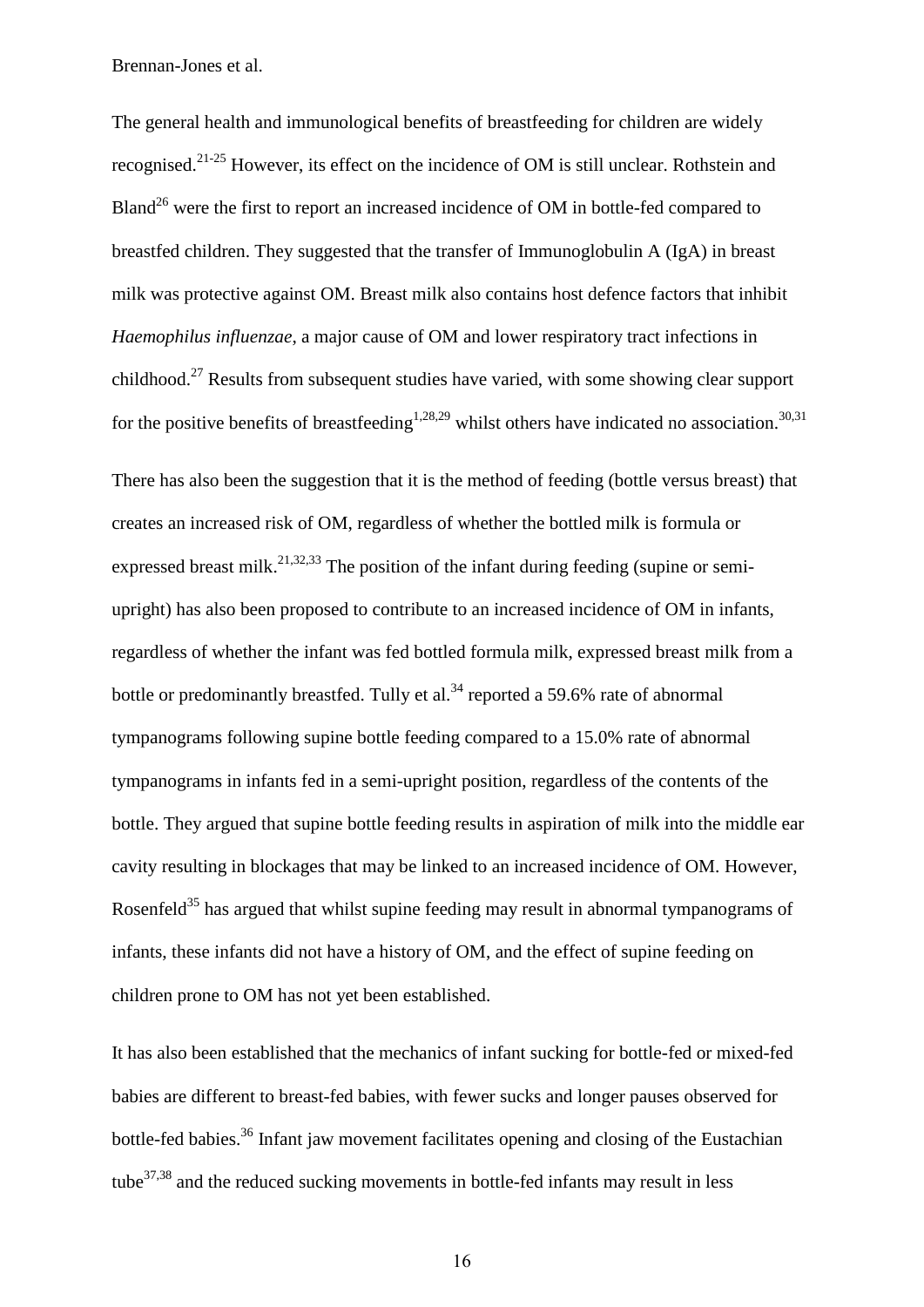ventilation of, or reduced clearance of fluid from, the middle ear. This reduced ventilation of the middle ear in bottle-fed infants may be another mechanism for increased risk of OM in this group.

A 2009 meta-analysis<sup>39</sup> found a significant, protective association between exclusive breastfeeding for at least 4 months and risk of otitis media, compared to exclusive bottlefeeding (pooled OR =  $0.50$  [95% CI 0.36, 0.70]). However, the majority of studies included in this meta-analysis followed infants for a relatively short period of time  $(6,^{40} 12^{41}$  or  $24^{42}$ months of age). Whilst there are limitations to our analysis, our findings support the results from this meta-analysis up to three years of age but do not extend the protective profile of predominant breastfeeding against OM for children beyond this point. Instead, our results indicate that other social, environmental and genetic factors may be stronger predictors of otitis media beyond three years of age. These factors could include exposure to potential bacterial or viral causes of OM through school-attendance, increased exposure to cigarette smoke, seasonal changes or other factors that may modify genetic risk.<sup>43</sup> The findings at three years of age do support current  $WHO^{44}$  and  $NHMRC^{45}$  guidelines which recommend exclusive breastfeeding for at least six months, with the introduction of solid foods from 6 months<sup>44</sup> or between 4-7 months<sup>45</sup> of age.

A number of potential mechanisms for the protective effect of breastfeeding on OM in early childhood exist, including immunological,  $27$  feeding angle<sup>34</sup> and the mechanical action<sup>36</sup> hypotheses. However, it is possible that as children become older they become exposed to greater environmental risk factors that exceed the protective benefits provided by breastfeeding. Day care, for instance, was included in analyses as a covariate in our study and was significant across three of the multivariate analyses (Tables 3-5), and approaching significance in the fourth (Table 6,  $p = 0.06$ ).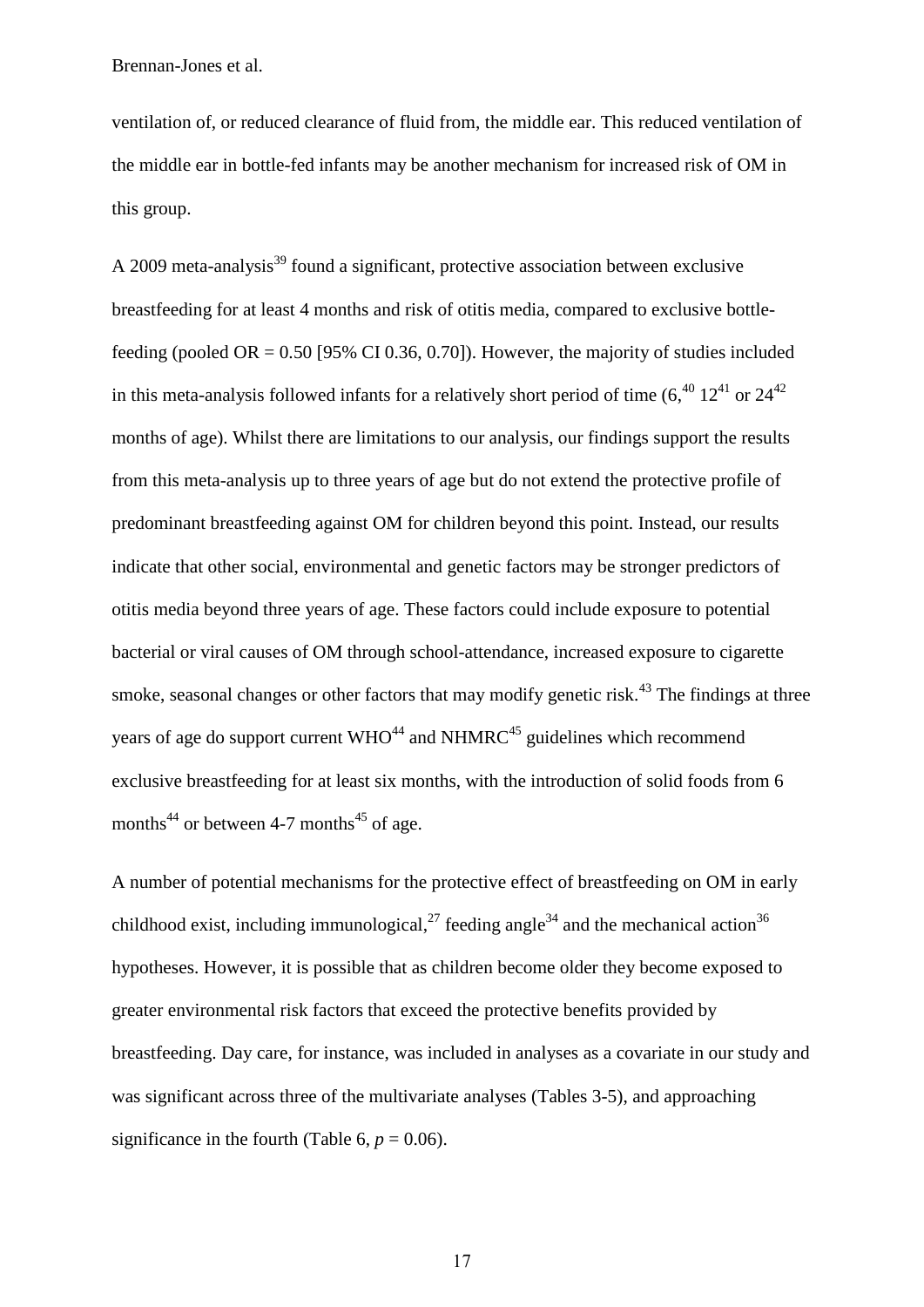Limitations of our study include the absence of genetic risk factors as co-variates and crosssectional categorisation of OM at three and six years of age meaning that we could not distinguish between children who were suffering acute or chronic forms of OM. However, all forms of OM presenting with middle ear effusion may reduce hearing levels for at least one to four weeks at a time which could have a negative impact on educational or developmental outcomes. Furthermore, the two OM groups (parent-reported at three years and confirmed by tympanometry at six years) are not directly comparable, with the six year old group having a more sensitive and objective diagnostic measure. Ideally, continuous monitoring of children including confirmation of middle ear disease by patient history, tympanometry or pneumatic otoscopy and audiometry is required. However, the skills, equipment and expertise for this are often not available when aiming to examine OM as part of a large-scale, longitudinal, multidisciplinary population cohort, such as the present study. In such cases, parental-report measures are often recommended<sup>46</sup> and continue to be used<sup>47</sup> to identify a broad presentation of OM that may include children with a wide range in severity of symptoms. The sensitivity of parental-report OM has been estimated to be between 75-95%, with a specificity of 65- 100%, <sup>48</sup> with parents more likely to underestimate the number of episodes if the child had  $<6$ episodes and overestimate episodes if the child had >6 episodes. The addition of tympanometry at six years of age strengthens the methodology of OM diagnosis at this time point, but also reduces the comparability of the two groups.

Studies examining the relationship between breastfeeding and illnesses are also subject to possible limitation by misclassification of exposure and outcome by confounding.<sup>49</sup> To correct for limitations, four methodological standards have been proposed by Bauchner et al.<sup>49</sup> for breastfeeding studies to adhere to. These include avoidance of detection bias, clear definition of the outcome event, clear definition of breastfeeding, and adjustment for potential confounding variables. All four recommended standards have been met in our study, and the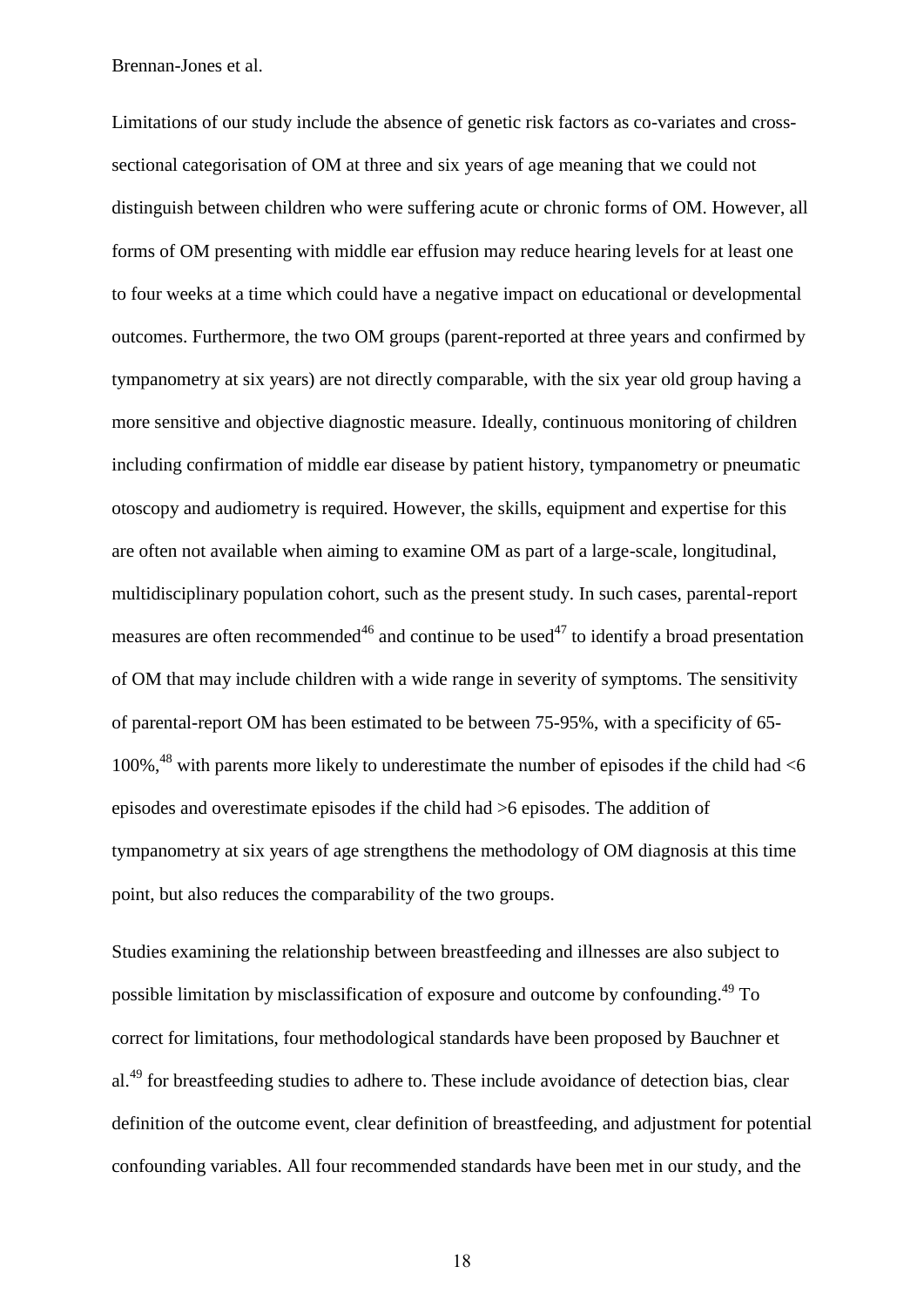odds ratios exhibited an expected direction of effect, suggesting biological plausibility and specific effects of predominant breastfeeding at three years of age. However, this study has not examined the specific composition of breast milk, and future cohort studies should consider the impact of maternal diet and breast milk composition on risk of OM.

# **CONCLUSION**

As a multi-factorial disease, the risk of OM must be considered in the context of a range of prenatal, postnatal, genetic, social and environmental factors that contribute to its prevalence, incidence and severity.<sup>19</sup> However, whilst the complete mechanisms of action are not fully understood, our findings suggest that where possible, breastfeeding predominantly for at least six months offers a practical method of reducing the risk of OM in early childhood. Our results indicate that the protective effect of breastfeeding is most evident in the first three years of life. However, it is during this period of early childhood development when breastfeeding could offer significant protection in reducing the impact of OM on language development.

#### **ACKNOWLEDGEMENTS**

The Raine Study is funded by the Raine Medical Research Foundation, the National Health and Medical Research Council (NHMRC), The University of Western Australia, The UWA Faculty of Medicine, Dentistry and Health Sciences, Curtin University, Edith Cowan University, The Telethon Kids Institute and the Women's and Infant's Research Foundation. We are extremely grateful to all the participants and their families who took part in this study, Jenny Mountain (Raine Study Manager) and the whole Raine Study team, which includes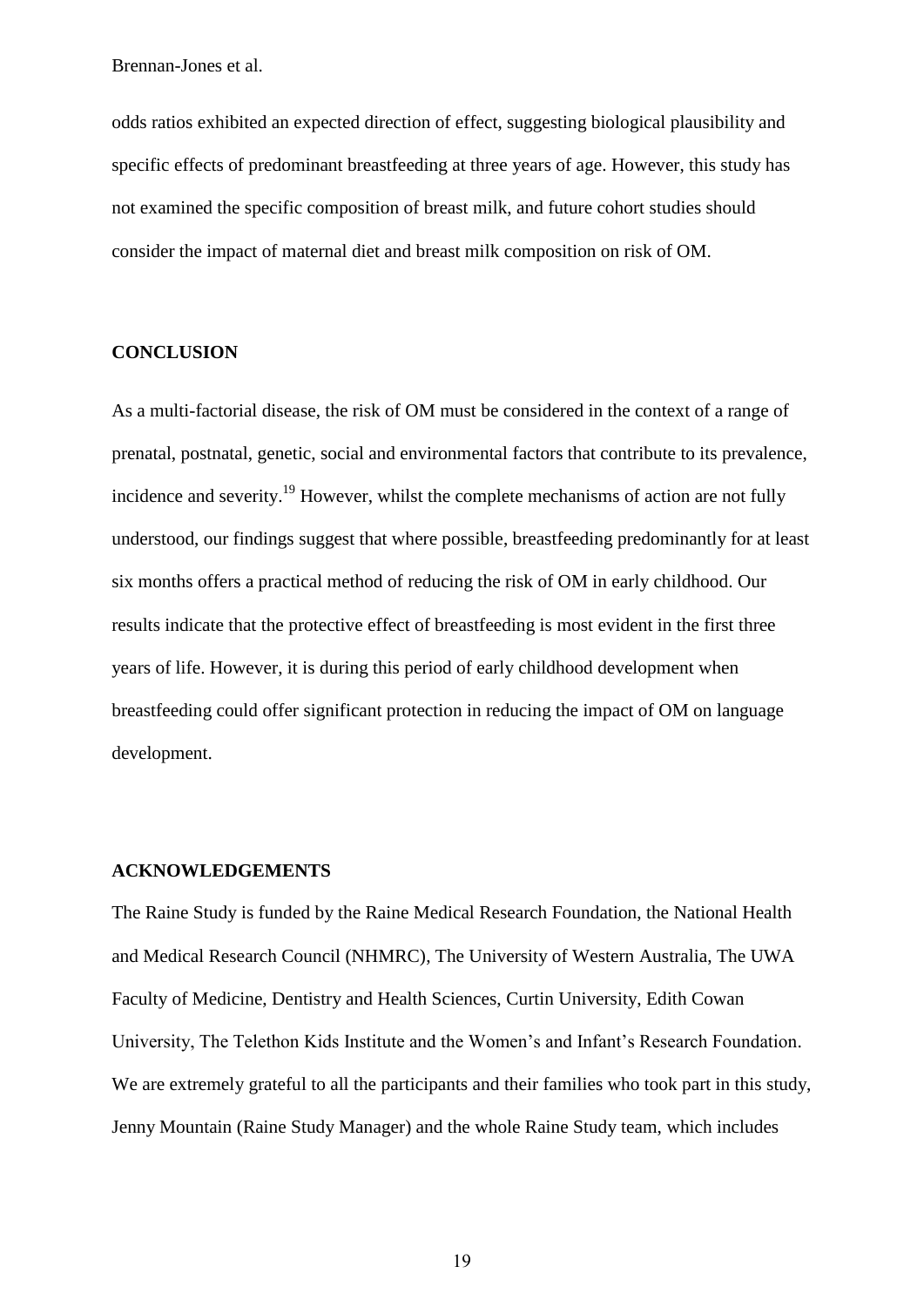data collectors, cohort managers, data managers, clerical staff, research scientists and volunteers. AJOW is funded by a Senior Research Fellowship from the NHMRC (#1077966).

# **REFERENCES**

- 1. Paradise JL, Rockette HE, Colborn DK, *et al*. Otitis media in 2253 Pittsburgh-area infants: Prevalence and risk factors during the first two years of life. *Pediatrics* 1997;**99**:318-33.
- 2. Finkelstein JA, Metlay JP, Davis RL, *et al*. Antimicrobial use in defined populations of infants and young children. *Arch Pediatr Adolesc Med* 2000;**154**:395-400.
- 3. Vlastarakos P, Nikolopoulos T, Korres S, *et al*. Grommets in otitis media with effusion: the most frequent operation in children. But is it associated with significant complications? *Eur J Pediatr* 2007;**166**:385-91.
- 4. van Zon A, van der Heijden GJ, van Dongen TM, *et al*. Antibiotics for otitis media with effusion in children. *Cochrane Database of Syst Rev* 2012;**9**:CD009163.
- 5. Van Zon A, Van der Heijden GJ, Van Dongen TM, *et al*. Antibiotics for otitis media with effusion in children. *Clin Otolaryngol* 2013;**38**:54-5.
- 6. Rovers MM. The burden of otitis media. *Vaccine* 2008;**26**:G2-G4.
- 7. Morris PS, Leach AJ. Managing otitis media: An evidence-based approach. *Australian Prescriber* 2009;**32**:155-9.
- 8. Yoshinaga-Itano C, Sedey AL, Coulter DK, *et al*. Language of early- and lateridentified children with hearing loss. *Pediatrics* 1998;**102**:1161-71.
- 9. White J, Brennan-Jones CG. Auditory-verbal therapy: Improving the evidence-base. *Deaf Ed Intl* 2014;**16**:125-8.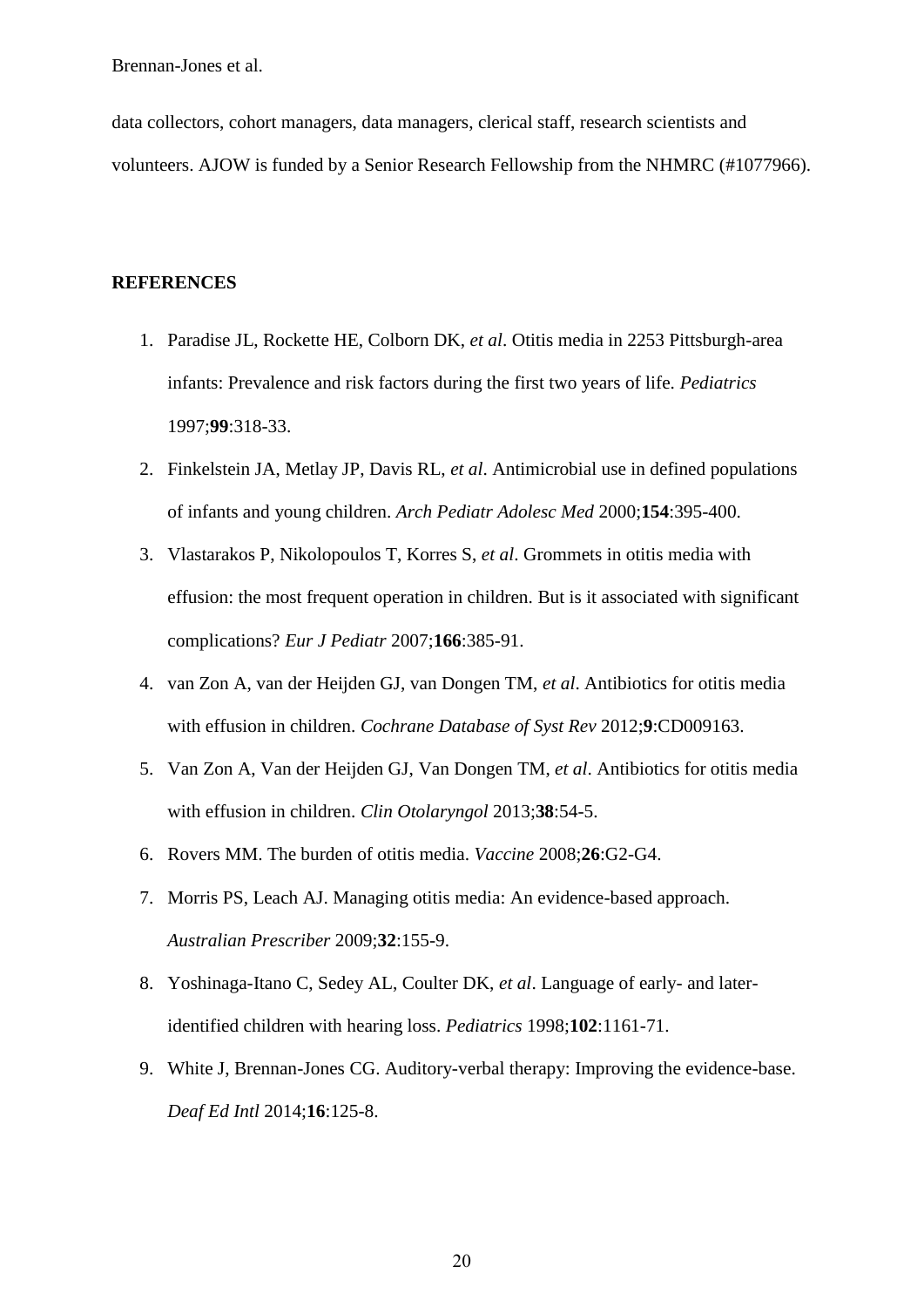- 10. Brennan-Jones CG, White J, Rush RW, *et al*. Auditory-verbal therapy for promoting spoken language development in children with permanent hearing impairments*. Cochrane Database of Syst Rev* 2014;**3**:CD010100.
- 11. Williams CJ, Jacobs AM. The impact of otitis media on cognitive and educational outcomes. *Med J Aust* 2009;**191**:S69-72.
- 12. Bennett KE, Haggard MP. Behaviour and cognitive outcomes from middle ear disease. *Arch Dis Child* 1999;**80**:28-35.
- 13. Bennett KE, Haggard MP, Silva PA, *et al*. Behaviour and developmental effects of otitis media with effusion into the teens. *Arch Dis Child* 2001;**85**:91-5.
- 14. Newnham JP, Evans SF, Michael CA, *et al*. Effects of frequent ultrasound during pregnancy - a randomized controlled trial. *Lancet* 1993;**342**:887-91.
- 15. Brennan-Jones CG, Whitehouse AJ, Park J, *et al*. Prevalence and risk factors for parent-reported recurrent otitis media during early childhood in the Western Australian Pregnancy Cohort (Raine) Study. *J Paediatr Child Health* 2015;**51**:403- 409.
- 16. Rye MS, Warrington NM, Scaman ESH, *et al*. Genome-Wide Association Study to Identify the Genetic Determinants of Otitis Media Susceptibility in Childhood. *PLOS ONE* 2012;**7**:e48215.
- 17. Li J, Kendall GE, Henderson S, *et al*. Maternal psychosocial well-being in pregnancy and breastfeeding duration. *Acta Pædiatrica* 2008;**97**:221-5.
- 18. Slee VN. The International Classification of Diseases: Ninth Revision (ICD-9). *Ann Int Med* 1978;**88**:424-6.
- 19. Monasta L, Ronfani L, Marchetti F, *et al*. Burden of disease caused by otitis media: Systematic review and global estimates. *PLOS ONE* 2012;**7**:e36226.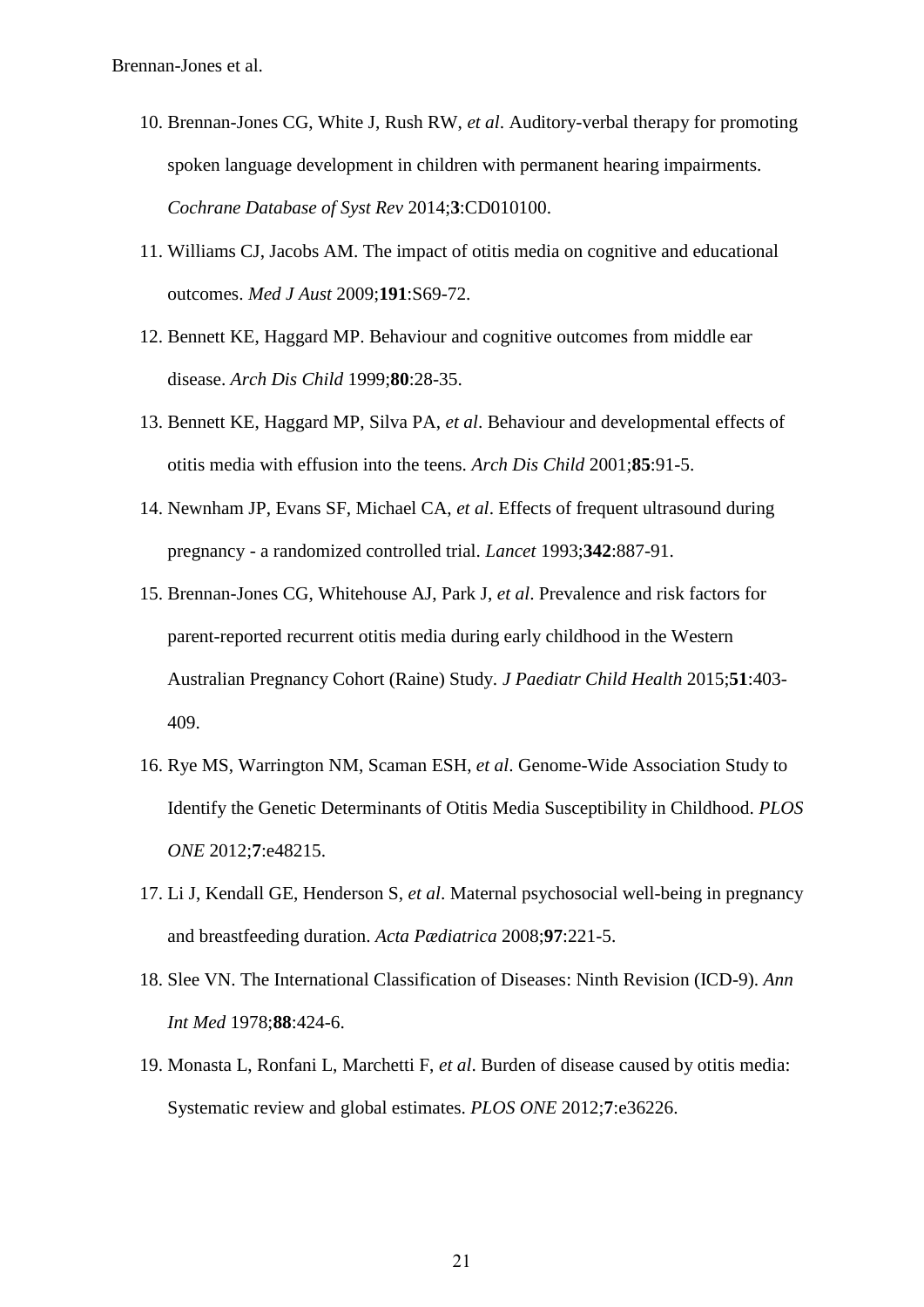- 20. Roberts JE, Burchinal MR, Campbell F. Otitis media in early childhood and patterns of intellectual development and later academic performance. *J Pediatr Psych* 1994;**19**:347-67.
- 21. Labbok MH, Clark D, Goldman AS. Breastfeeding: maintaining an irreplaceable immunological resource. *Nat Rev Immunol* 2004;**4**:565-72.
- 22. Chirico G, Marzollo R, Cortinovis S, *et al*. Antiinfective properties of human milk. *J Nutrition* 2008;**138**:1801.
- 23. Oddy WH, Robinson M, Kendall GE, *et al*. Breastfeeding and early child development: a prospective cohort study. *Acta Pædiatrica* 2011;**100**:992-9.
- 24. Sassen ML, van Aarem A, Grote JJ. Validity of tympanometry in the diagnosis of middle ear effusion. *Clin Otolaryngol Allied Sci* 1994;**19**:185-9.
- 25. Oddy W, Sly P, de Klerk NH, *et al*. Breastfeeding and respiratory morbidity in infancy: a birth cohort study. *Arch Dis Child* 2003;**88**:224-8.
- 26. Rothstein RL, Bland RD. Otitis media in infants. *Pediatrics* 1972;**50**:167-8.
- 27. Hokama T, Sakamoto R, Yara A, *et al*. Incidence of Haemophilus influenzae in the throats of healthy infants with different feeding methods. *Pediatr Int* 1999;**41**:277-80.
- 28. Macintyre EA, Karr CJ, Koehoorn M, *et al*. Otitis media incidence and risk factors in a population-based birth cohort. *Paediatr Child Health* 2010;**15**:437-42.
- 29. Engel J, Anteunis L, Volovics A, *et al*. Risk factors of otitis media with effusion during infancy. *Int J Pediatr Otorhinolaryngol* 1999;**48**:239-49.
- 30. Etzel RA, Pattishall EN, Haley NJ, *et al*. Passive smoking and middle ear effusion among children in day care. *Pediatrics* 1992;**90**:228-32.
- 31. Rowe-Jones JM, Brockbank MJ. Parental smoking and persistent otitis media with effusion in children. *Int J Pediatr Otorhinolaryngol* 1992;**24**:19-24.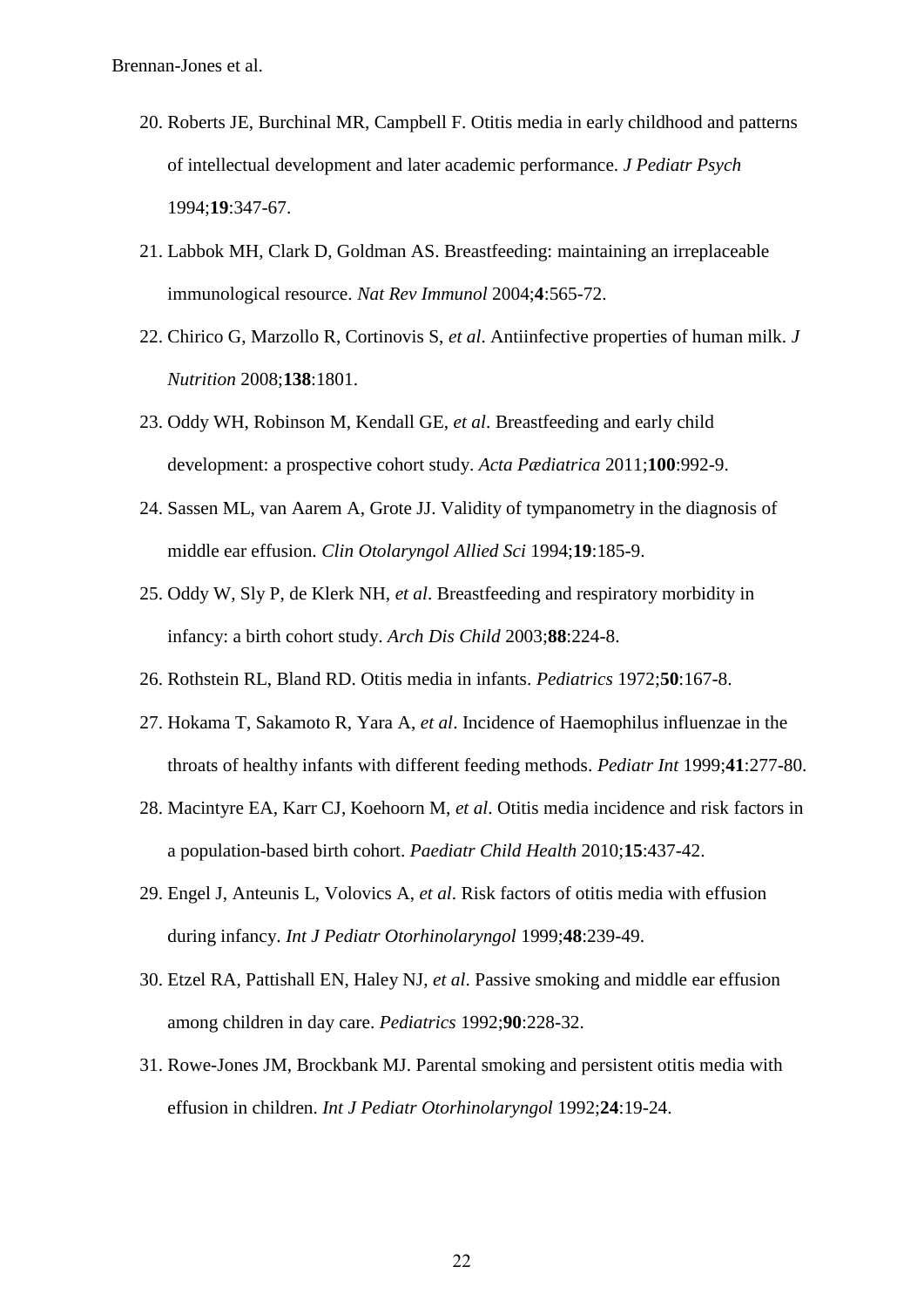- 32. Abrahams SW, Labbok MH. Breastfeeding and otitis media: a review of recent evidence. *Curr All Asthma Rep* 2011;**11**:508-12.
- 33. Brown CE, Magnuson B. On the physics of the infant feeding bottle and middle ear sequela: ear disease in infants can be associated with bottle feeding. *Int J Pediatr Otorhinolaryngol* 2000;**54**:13-20.
- 34. Tully SB, Bar-Haim Y, Bradley RL. Abnormal tympanography after supine bottle feeding. *J Pediatr* 1995;**126**:S105-11.
- 35. Rosenfeld RM. Clinical pathway for acute otitis media. In: Rosenfeld RM, Bluestone, C.D., ed. *Evidence-based Otitis Media* 2nd Ed. Ontario: BC Decker; 2003:280-302.
- 36. Moral A, Bolibar I, Seguranyes G, *et al*. Mechanics of sucking: comparison between bottle feeding and breastfeeding. *BMC Pediatr* 2010;**10**:6.
- 37. Bluestone CD. Impact of evolution on the eustachian tube. *Laryngoscope* 2008;**118**:522-7.
- 38. Bluestone CD, Doyle WJ. Anatomy and physiology of eustachian tube and middle ear related to otitis media. *J Allergy Clin Immunol* 1988;**81**:997-1003.
- 39. Ip S, Chung M, Raman G, *et al*. A summary of the Agency for Healthcare Research and Quality's evidence report on breastfeeding in developed countries. *Breastfeed Med* 2009;**4** Suppl 1:S17-30.
- 40. Scariati PD, Grummer-Strawn LM, Fein SB. A longitudinal analysis of infant morbidity and the extent of breastfeeding in the United States. *Pediatrics* 1997;**99**(6):E5.
- 41. Duncan B, Ey J, Holberg CJ, *et al*. Exclusive breast-feeding for at least 4 months protects against otitis media. *Pediatrics* 1993;**91**:867-72.